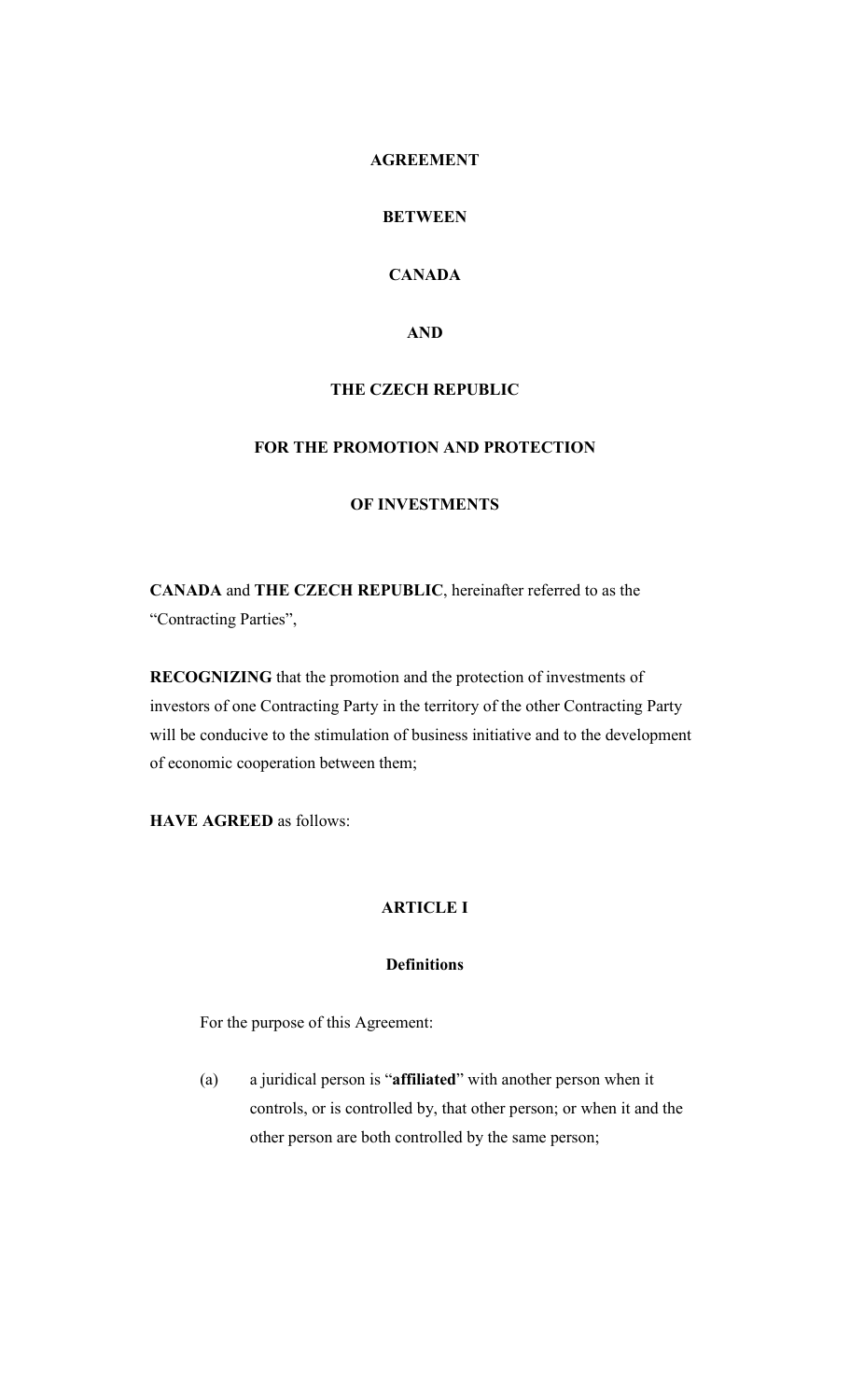- (b) the term "**confidential information**" means confidential business information and information that is privileged or otherwise protected from disclosure according to the laws and regulations of either Contracting Party;
- (c) the term "**financial institution**" means any financial intermediary or other enterprise that is authorized to do business and regulated or supervised as a financial institution under the law of the Contracting Party in whose territory it is located;
- (d) the term "**investment**" means any kind of asset held or invested either directly, or indirectly through an investor of a third state, by an investor of one Contracting Party in the territory of the other Contracting Party in accordance with the latter's laws and, in particular, though not exclusively, includes:
	- (i) movable and immovable property and any related property rights, such as mortgages, liens or pledges,
	- (ii) shares, stock, bonds and debentures or any other form of participation in a company, business enterprise or joint venture,
	- (iii) claims to money, and claims to performance under contract having a financial value,
	- (iv) intellectual property rights, including rights with respect to copyrights, patents, trademarks as well as trade names, industrial designs, good will, trade secrets and know-how,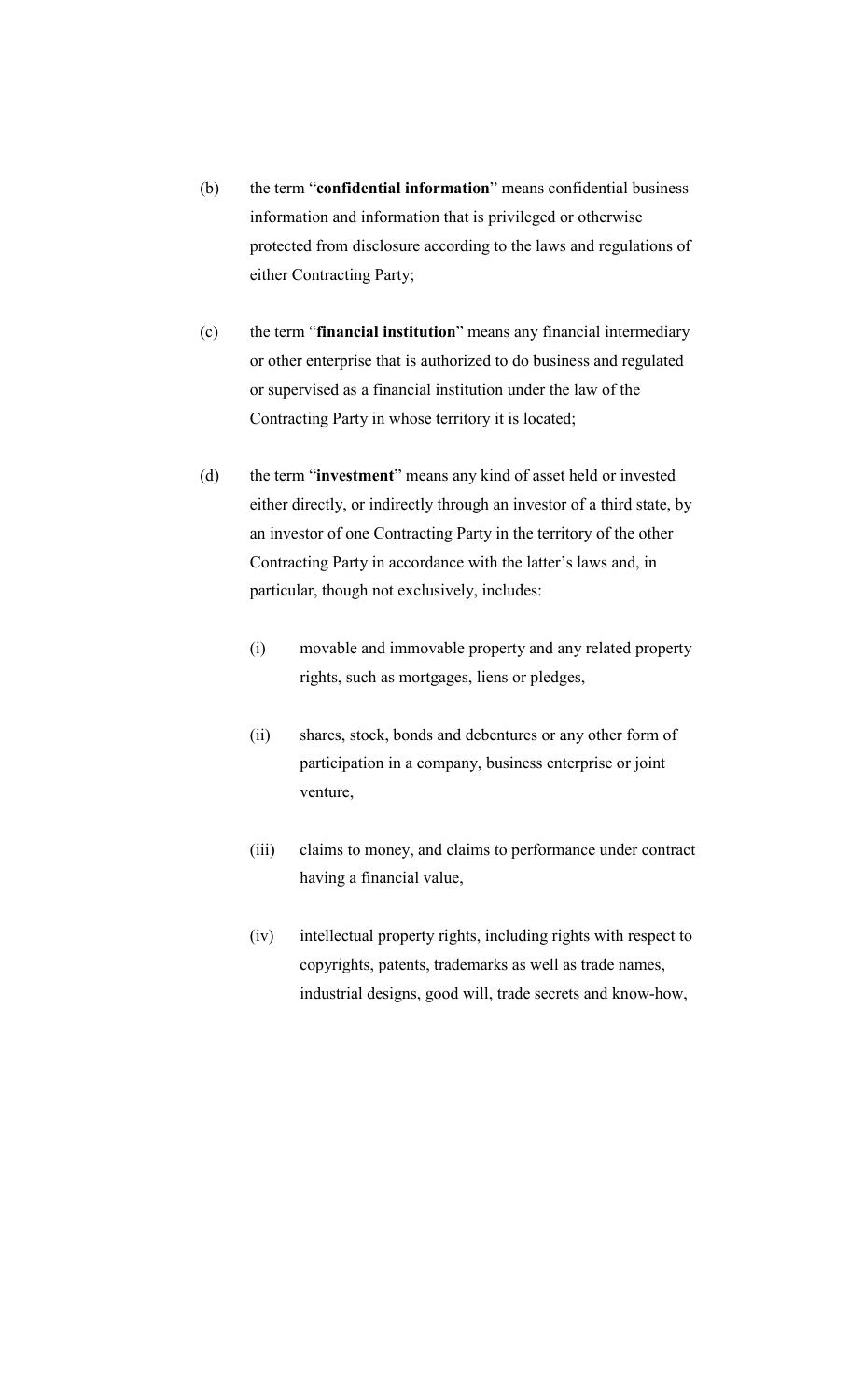(v) rights, conferred by law or under contract, to undertake any economic and commercial activity, including any rights to search for, cultivate, extract or exploit natural resources;

Any change in the form of an investment does not affect its character as an investment;

- (e) the term "**investor**" means:
	- (i) any natural person possessing the citizenship of or permanently residing in a Contracting Party in accordance with its laws, or
	- (ii) any corporation, partnership, trust, joint venture, organization, association or enterprise incorporated or duly constituted in accordance with the applicable laws of that Contracting Party,

provided that such investor has the right, in accordance with the laws of the Contracting Party, to invest in the territory of the other Contracting Party;

- (f) the term "**measure**" includes any law, regulation, procedure, requirement, or practice;
- (g) the term "**public entity**" means a central bank or monetary authority of a Contracting Party, or of a monetary union of which it is a member, or of any financial institution owned or controlled by a Contracting Party;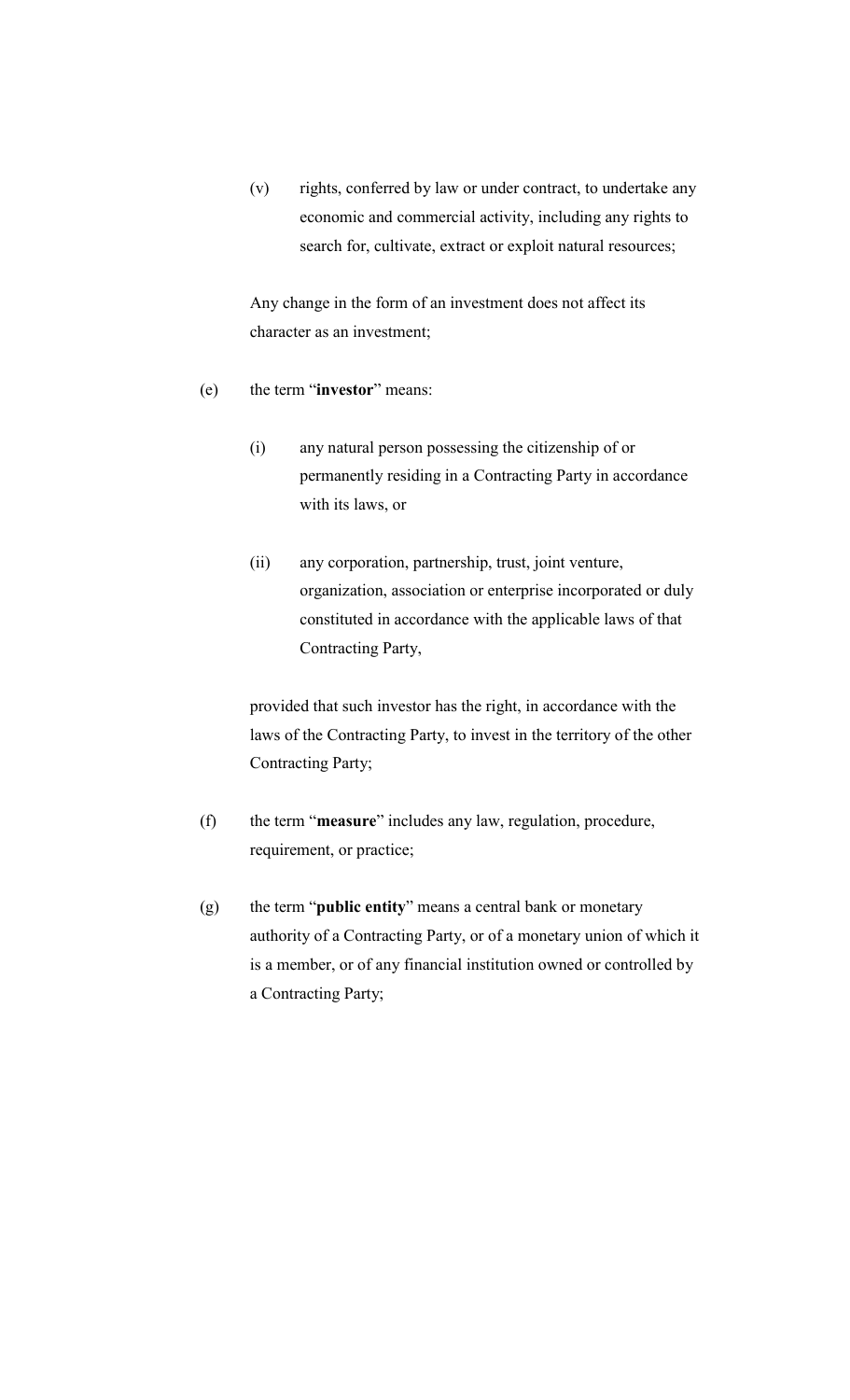- (h) the term "**returns**" means all amounts yielded by an investment and in particular, though not exclusively, includes profits, interest, capital gains, dividends, royalties, fees, returns in kind or other current income; and
- (i) the term "**territory**" means:
	- (i) in respect of Canada, the territory of Canada, as well as those maritime areas, including the seabed and subsoil adjacent to the outer limit of the territorial sea, over which Canada exercises, in accordance with international law, sovereign rights for the purpose of exploration and exploitation of the natural resources of such areas,
	- (ii) in respect of the Czech Republic, the territory of the Czech Republic.

## **ARTICLE II**

### **Promotion of Investment**

1. Each Contracting Party shall encourage the creation of favourable conditions for investors of the other Contracting Party to make investments in its territory.

2. Subject to its laws and regulations, each Contracting Party shall admit investments of investors of the other Contracting Party.

3. This Agreement shall not preclude either Contracting Party from prescribing laws and regulations in connection with the establishment of a new business enterprise or the acquisition or sale of a business enterprise in its territory, provided that such laws and regulations are applied equally to all foreign investors. Decisions taken in conformity with such laws and regulations shall not be subject to the provisions of Articles X (Settlement of Disputes between an Investor and the Host Contracting Party) or XII (Disputes between the Contracting Parties) of this Agreement.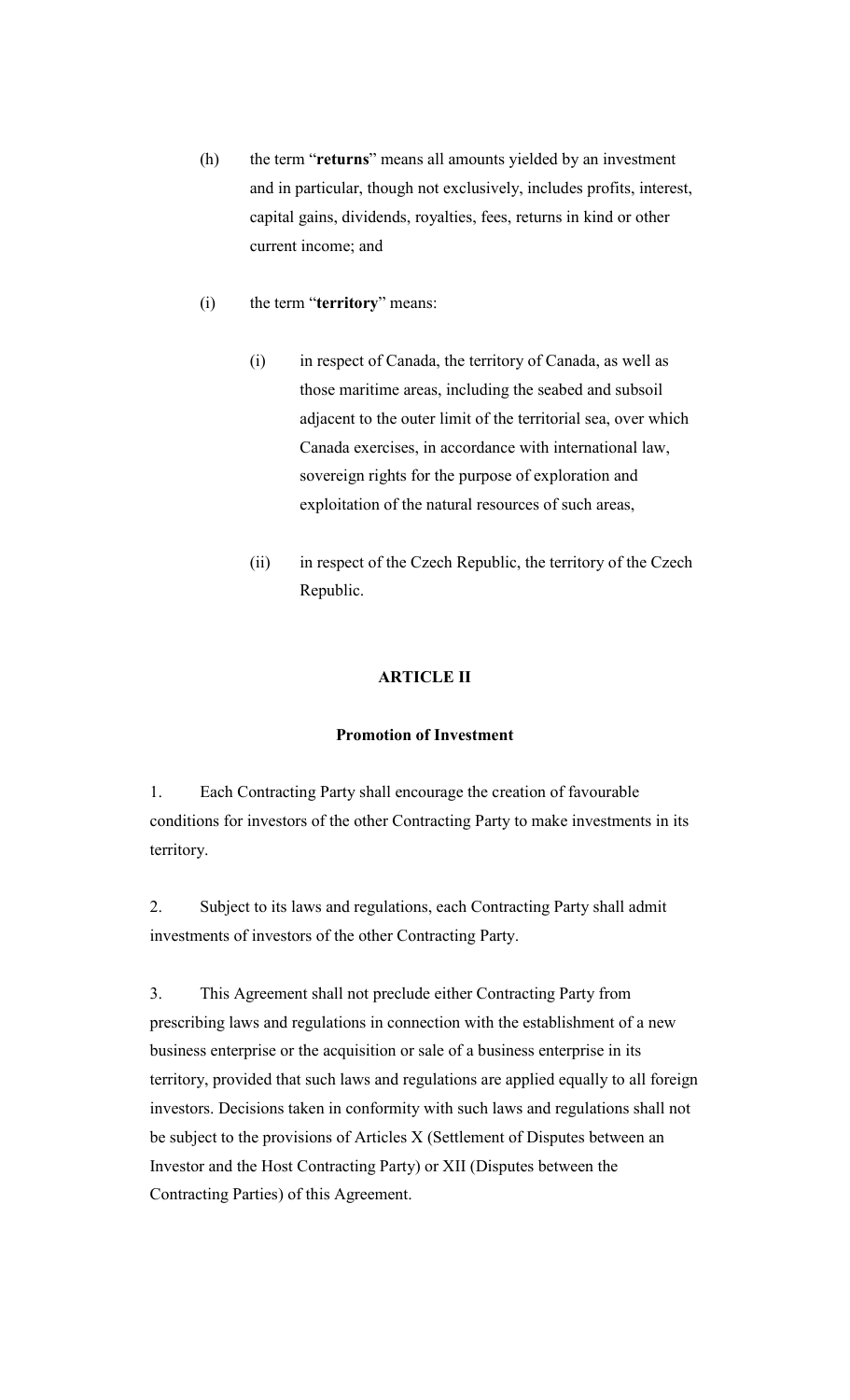4. The Contracting Parties recognize that it is inappropriate to encourage investment by relaxing domestic health, safety or environmental measures. Accordingly, a Contracting Party should not waive or otherwise derogate from, or offer to waive or otherwise derogate from, such measures as an encouragement for the establishment, acquisition, expansion or retention in its territory of an investment of an investor. If a Contracting Party considers that the other Contracting Party has offered such an encouragement, it may request consultations with the other Contracting Party and the two Contracting Parties shall consult with a view to avoiding any such encouragement.

#### **ARTICLE III**

#### **Protection of Investment**

- 1. (a) Investments or returns of investors of either Contracting Party shall at all times be accorded treatment in accordance with the customary international law minimum standard of treatment of aliens, including fair and equitable treatment and full protection and security.
	- (b) The concepts of "fair and equitable treatment" and "full protection and security" in subparagraph (a) do not require treatment in addition to or beyond that which is required by the customary international law minimum standard of treatment of aliens.
	- (c) A determination that there has been a breach of another provision of this Agreement, or of a separate international agreement, does not establish that there has been a breach of this paragraph.

2. Each Contracting Party shall grant to investments or returns of investors of the other Contracting Party in its own territory treatment no less favourable than that which it grants, in like circumstances, to investments or returns of investors of any third state.

<sup>1</sup> For greater certainty, the treatment accorded by a Contracting Party under paragraphs 2, 3 and 4 of this Article means, with respect to a sub-national government, treatment accorded, in like circumstances, by that sub-national government to investors, and to investments of investors, of a third state, or of a Contracting Party, as the case may be.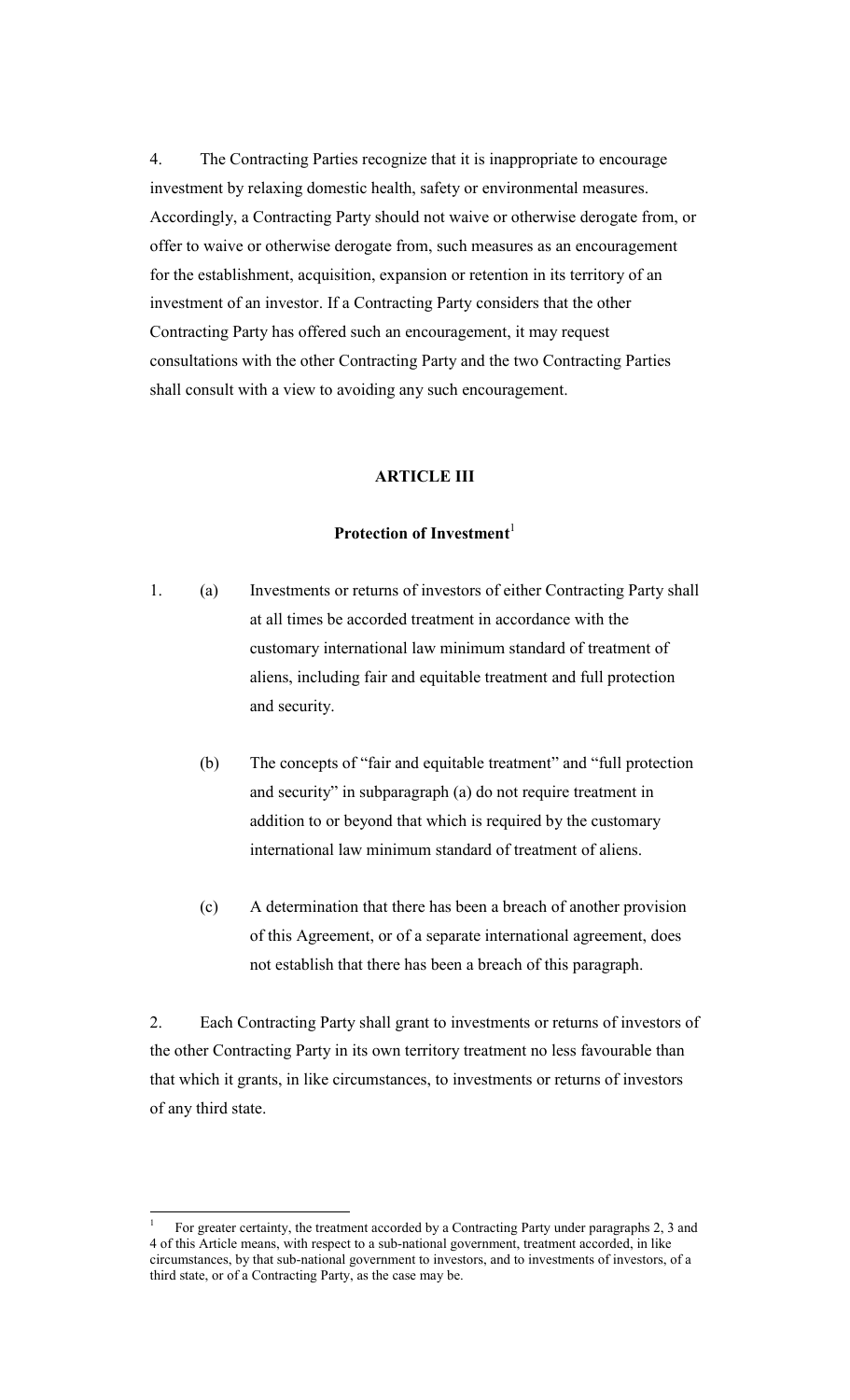3. Each Contracting Party shall grant investors of the other Contracting Party, as regards their management, use, enjoyment or disposal of their investments or returns in its territory, treatment no less favourable than that which it grants, in like circumstances, to investors of any third state.

4. Each Contracting Party shall, to the extent possible and in accordance with its laws and regulations, grant to investments or returns of investors of the other Contracting Party a treatment no less favourable than that which it grants, in like circumstances, to investments or returns of its own investors.

#### **ARTICLE IV**

#### **Exceptions**

1. Paragraphs 2 and 3 of Article III (Protection of Investment) do not apply to:

- (a) (i) any existing non-conforming measures maintained within the territory of a Contracting Party, and
	- (ii) any measure maintained or adopted after the date of entry into force of this Agreement that, at the time of sale or other disposition of a government's equity interests in, or the assets of, an existing state enterprise or an existing governmental entity, prohibits or imposes limitations on the ownership of equity interests or assets or imposes nationality requirements relating to senior management or members of the board of directors;
- (b) the continuation or prompt renewal of any non-conforming measure referred to in subparagraph (a);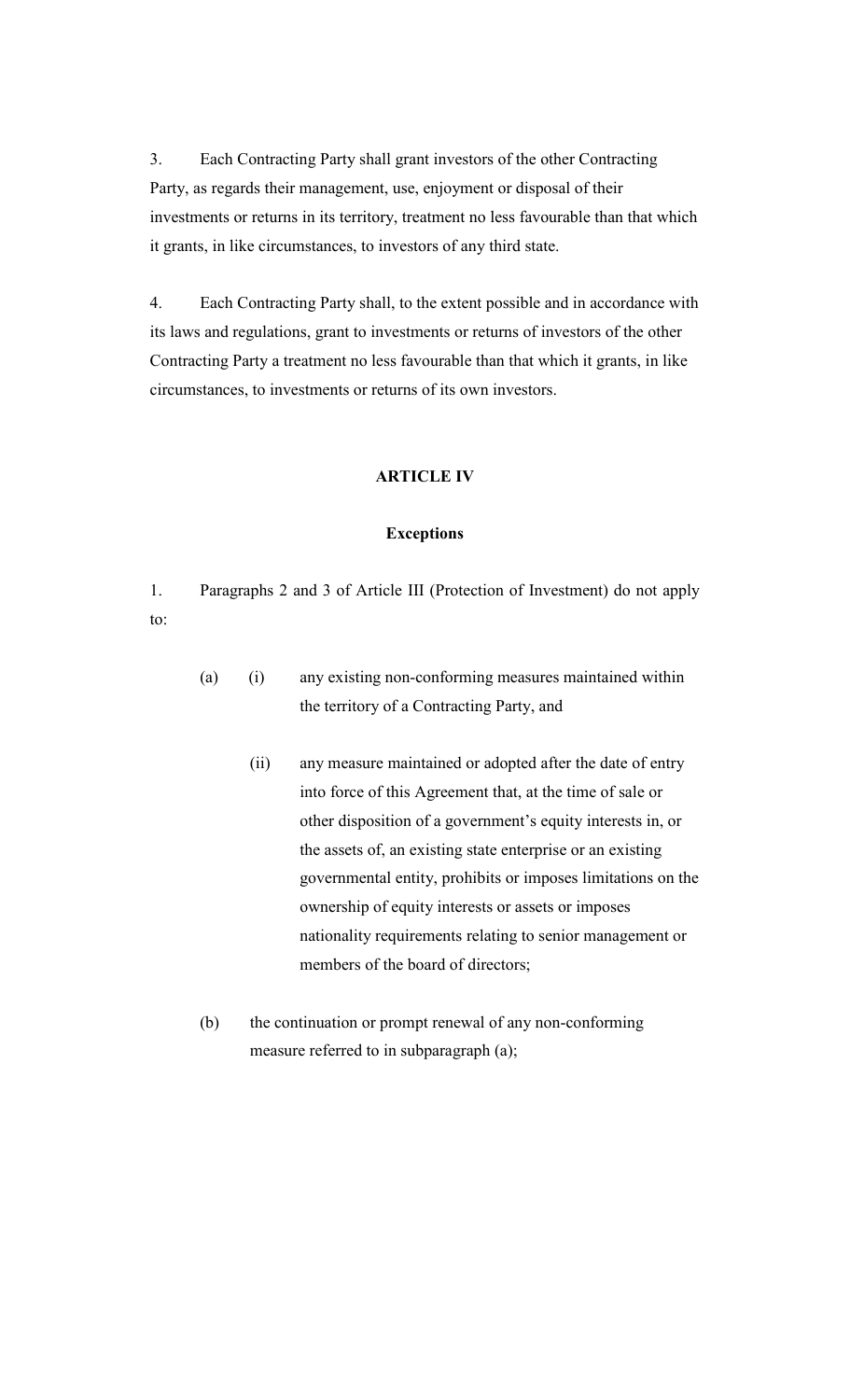(c) an amendment to any non-conforming measure referred to in subparagraph (a), to the extent that the amendment does not decrease the conformity of the measure, as it existed immediately before the amendment, with paragraphs 2 and 3 of Article III (Protection of Investment).

2. The National Treatment and Most-Favoured-Nation Treatment provisions of this Agreement shall not apply to advantages accorded by a Contracting Party pursuant to its obligations as a member of a customs, economic or monetary union, a common market or a free trade area. In addition, the National Treatment and Most-Favoured-Nation Treatment provisions of this Agreement shall not apply to subsidies or grants provided by a Contracting Party or a state enterprise, including government-supported loans, guarantees and insurance.

3. The Contracting Parties understand the obligations of a Contracting Party as a member of a customs, economic or monetary union, a common market or a free trade area to include obligations arising out of an international agreement or reciprocity arrangement of that customs, economic or monetary union, common market or free trade area.

4. The provisions of this Agreement shall not be construed so as to oblige one Contracting Party to extend to the investors of the other Contracting Party, or to the investments or returns of such investors, the benefits of any treatment, preference or privilege resulting from participation in:

- (a) any multilateral agreement for mutual economic assistance, integration or cooperation to which either of the Contracting Parties is or may become a party;
- (b) any bilateral convention, including any customs agreement, in force on the date of entry into force of this Agreement which contains provisions similar to those contained in subparagraph (a); or
- (c) any existing or future convention relating to taxation.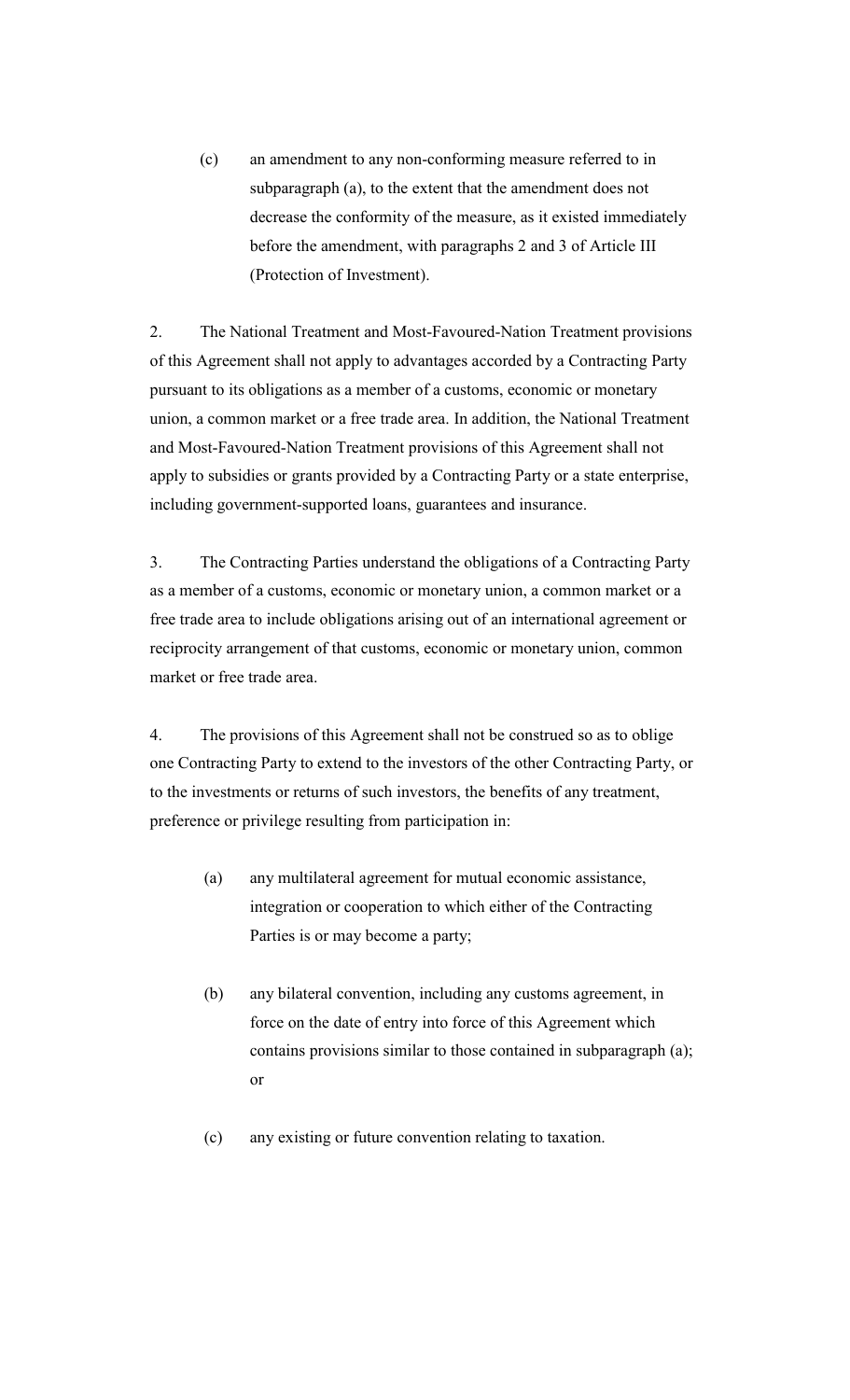### **ARTICLE V**

#### **Compensation for Losses**

Investors of one Contracting Party who suffer losses because their investments or returns in the territory of the other Contracting Party are affected by an armed conflict, a national emergency or civil disturbance in that territory, shall be accorded by such latter Contracting Party in respect of restitution, indemnification, compensation or other settlement, treatment no less favourable than that which it accords to its own investors or to investors of any third state. Any payment made under this Article shall be adequate, effective and made without delay.

### **ARTICLE VI**

# **Expropriation**<sup>2</sup>

Investments or returns of investors of either Contracting Party shall not be nationalized, expropriated or subjected to measures having an effect equivalent to nationalization or expropriation (hereinafter referred to as "expropriation") in the territory of the other Contracting Party, except for a public purpose, under due process of law, in a non-discriminatory manner and provided that such expropriation is accompanied by prompt, adequate and effective compensation. Such compensation shall be based on the real value of the investment at the time of the expropriation, shall be payable from the date of expropriation at a normal commercial rate of interest, shall be paid without delay and shall be effectively realizable and freely transferable. The investor affected shall have a right, under the law of the Contracting Party making the expropriation, to prompt review, by a judicial or other independent authority of that Contracting Party, of its case and of the valuation of its investment in accordance with the principles set out in this Article.

<sup>&</sup>lt;sup>2</sup> Annex A (Clarification of Indirect Expropriation) shall apply to this Article.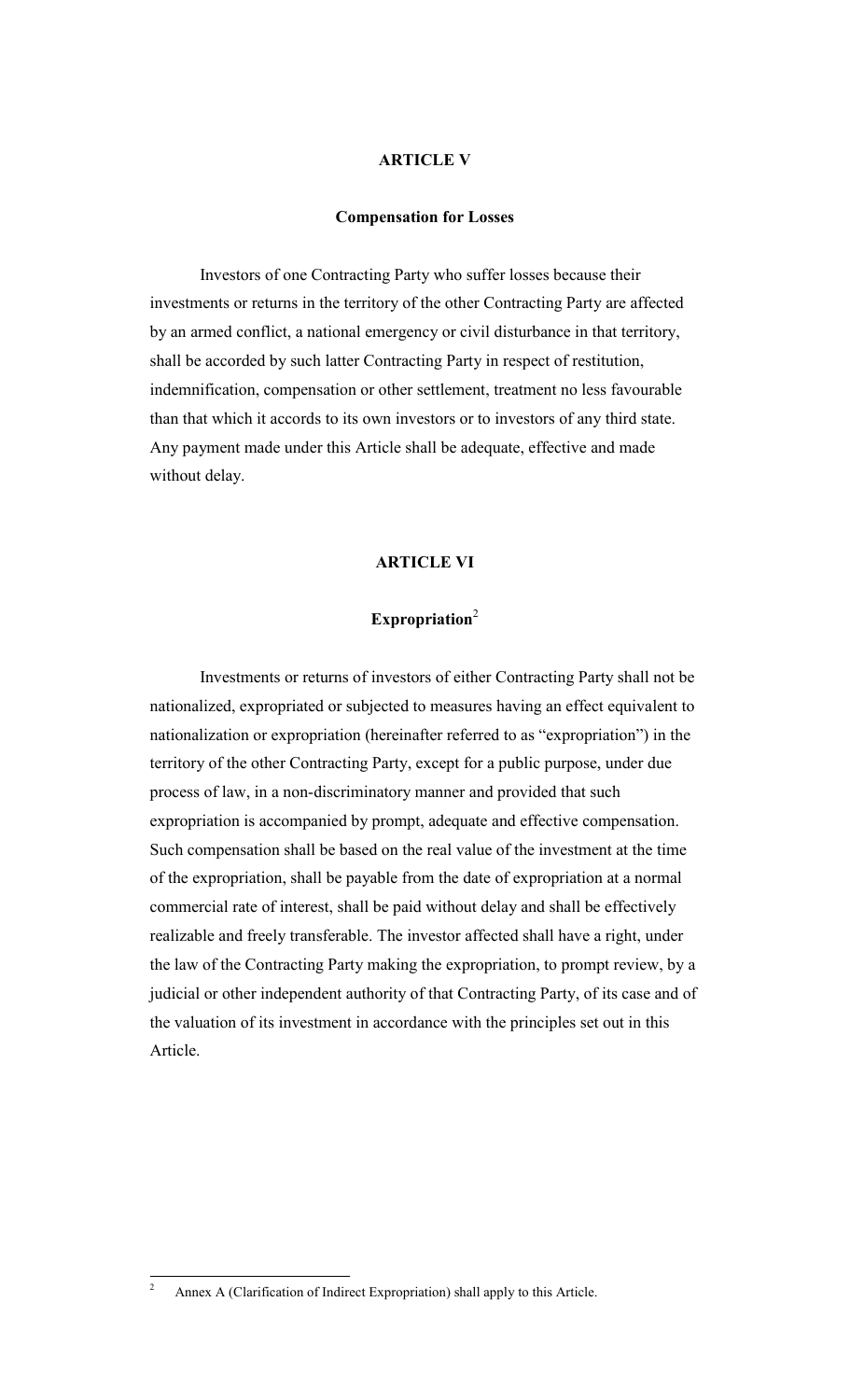## **ARTICLE VII**

### **Transfer of Funds**

1. Each Contracting Party shall guarantee to an investor of the other Contracting Party the unrestricted transfer of investments and returns. Without limiting the generality of the foregoing, each Contracting Party shall also guarantee to the investor the unrestricted transfer of:

- (a) funds in repayment of loans related to an investment;
- (b) the proceeds of the total or partial liquidation of any investment;
- (c) wages and other remuneration accruing to a citizen of the other Contracting Party who was permitted to work in connection with an investment in its territory; and
- (d) any compensation owed to an investor by virtue of Articles V (Compensation for Losses) or VI (Expropriation) of this Agreement.

2. Transfers shall be effected without delay in the convertible currency in which the capital was originally invested or in any other convertible currency agreed by the investor and the Contracting Party concerned. Unless otherwise agreed by the investor, transfers shall be made at the rate of the exchange applicable on the date of transfer.

3. Notwithstanding the provisions of paragraph 1, a Contracting Party may prevent a transfer through the equitable, non-discriminatory and good faith application of its laws relating to:

- (a) bankruptcy, insolvency or the protection of the rights of creditors;
- (b) issuing, trading or dealing in securities;
- (c) criminal or penal offences;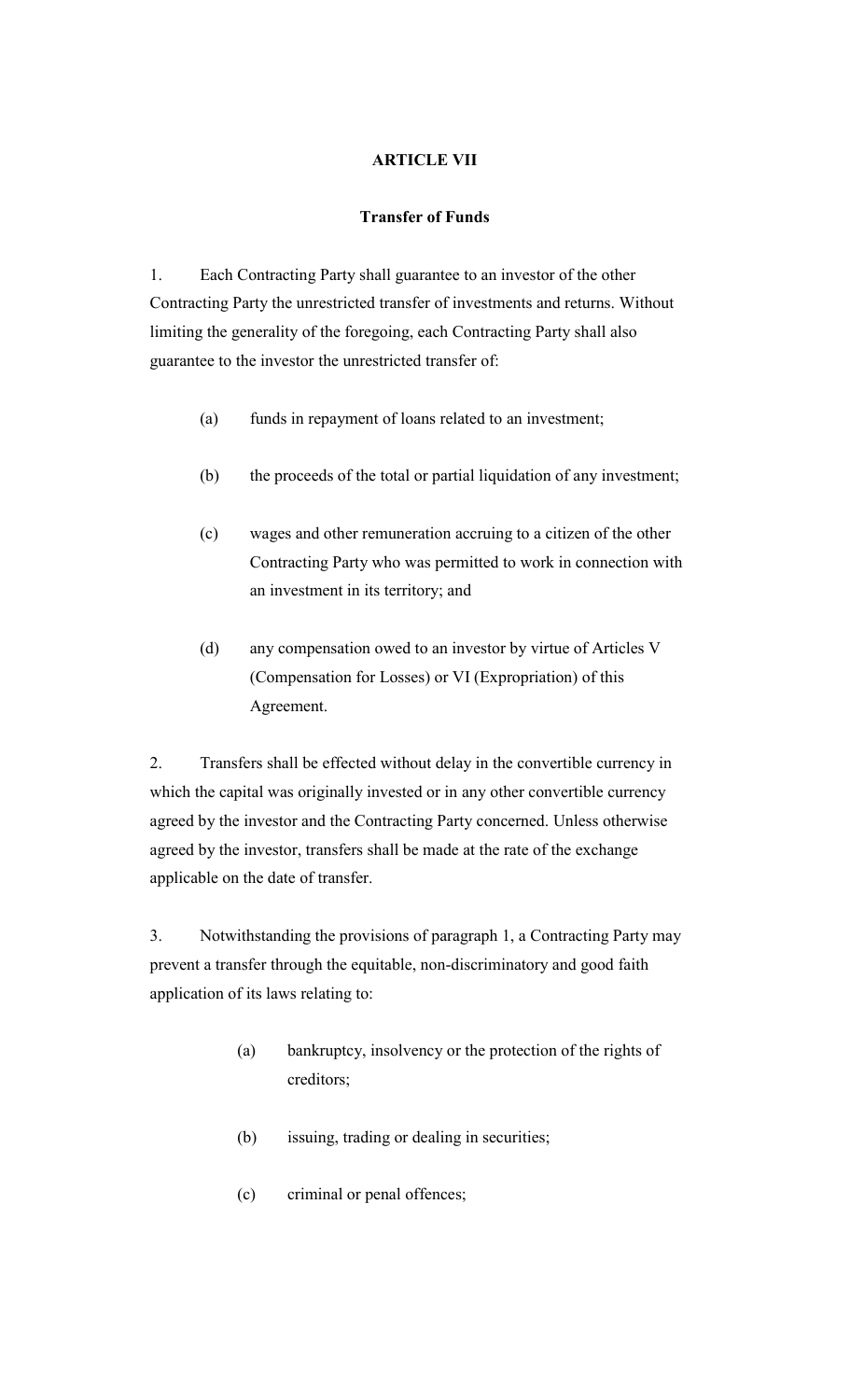- (d) reports of transfers of currency or other monetary instruments; or
- (e) ensuring the satisfaction of judgments in adjudicatory proceedings.

4. Neither Contracting Party may require its investors to transfer, or penalize its investors that fail to transfer, the income, earnings, profits or other amounts derived from, or attributable to investments in the territory of the other Contracting Party.

5. Paragraph 4 shall not be construed to prevent a Contracting Party from imposing any measure through the equitable, non-discriminatory and good faith application of its laws relating to the matters set out in subparagraphs 3(a) through 3(e).

6. Notwithstanding the provisions of this Article, without limiting the applicability of paragraph 5, and further to subparagraph 2(b) of Article IX (General Exceptions), a Contracting Party may prevent or limit transfers by a financial institution to, or for the benefit of, an affiliate of or person related to such institution, through the equitable, non-discriminatory and good faith application of measures relating to maintenance of the safety, soundness, integrity or financial responsibility of financial institutions.

7. Notwithstanding paragraph 1, a Contracting Party may restrict transfers of returns in kind in circumstances where it could otherwise restrict such transfers under the *Marrakesh Agreement Establishing the World Trade Organization* (hereinafter referred to as the "WTO Agreement"), including as set out in paragraph 3.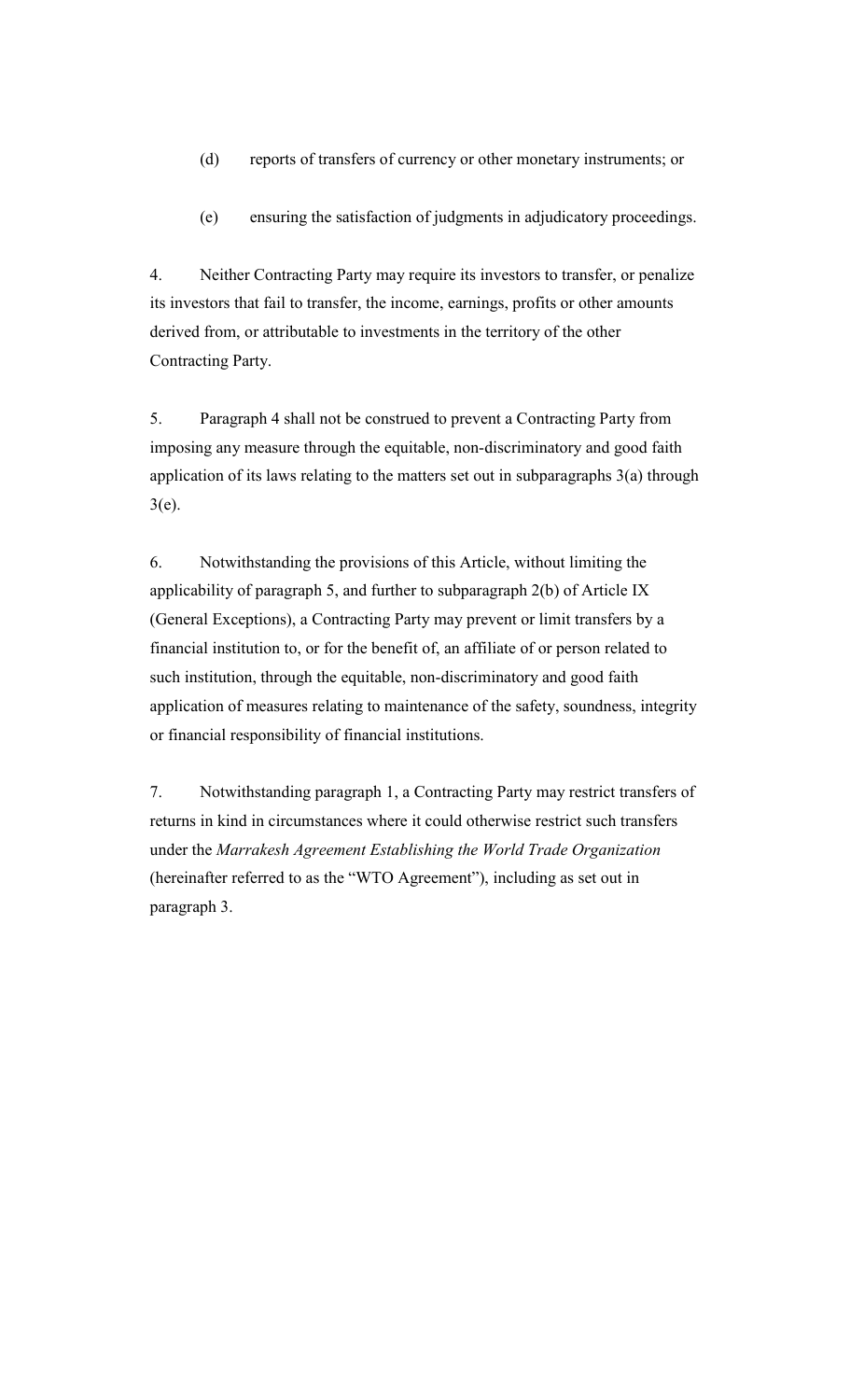### **ARTICLE VIII**

#### **Subrogation**

1. If a Contracting Party or any agency thereof makes a payment to any of its investors under a guarantee or a contract of insurance it has entered into in respect of an investment, the other Contracting Party shall recognize the validity of the subrogation in favour of such Contracting Party or agency thereof to any right or title held by the investor.

2. A Contracting Party or any agency thereof, which is subrogated to the rights of an investor in accordance with paragraph 1 of this Article, shall be entitled in all circumstances to the same rights as those of the investor in respect of the investment concerned and its related returns. Such rights may be exercised by the Contracting Party or any agency thereof or by the investor if the Contracting Party or any agency thereof so authorizes.

## **ARTICLE IX**

#### **General Exceptions**

1. Subject to the requirement that such measures are not applied in a manner that would constitute arbitrary or unjustifiable discrimination between investments or between investors, or a disguised restriction on international trade<sup>3</sup> or investment, nothing in this Agreement shall be construed to prevent a Contracting Party from adopting or enforcing measures necessary:

- (a) to protect human, animal or plant life or health;
- (b) to ensure compliance with laws and regulations that are not inconsistent with the provisions of this Agreement; or
- (c) for the conservation of living or non-living exhaustible natural resources.

<sup>3</sup> For greater clarity the Contracting Parties confirm that insofar as this Agreement is concerned, any exceptions pertain to the investment obligations in this Agreement.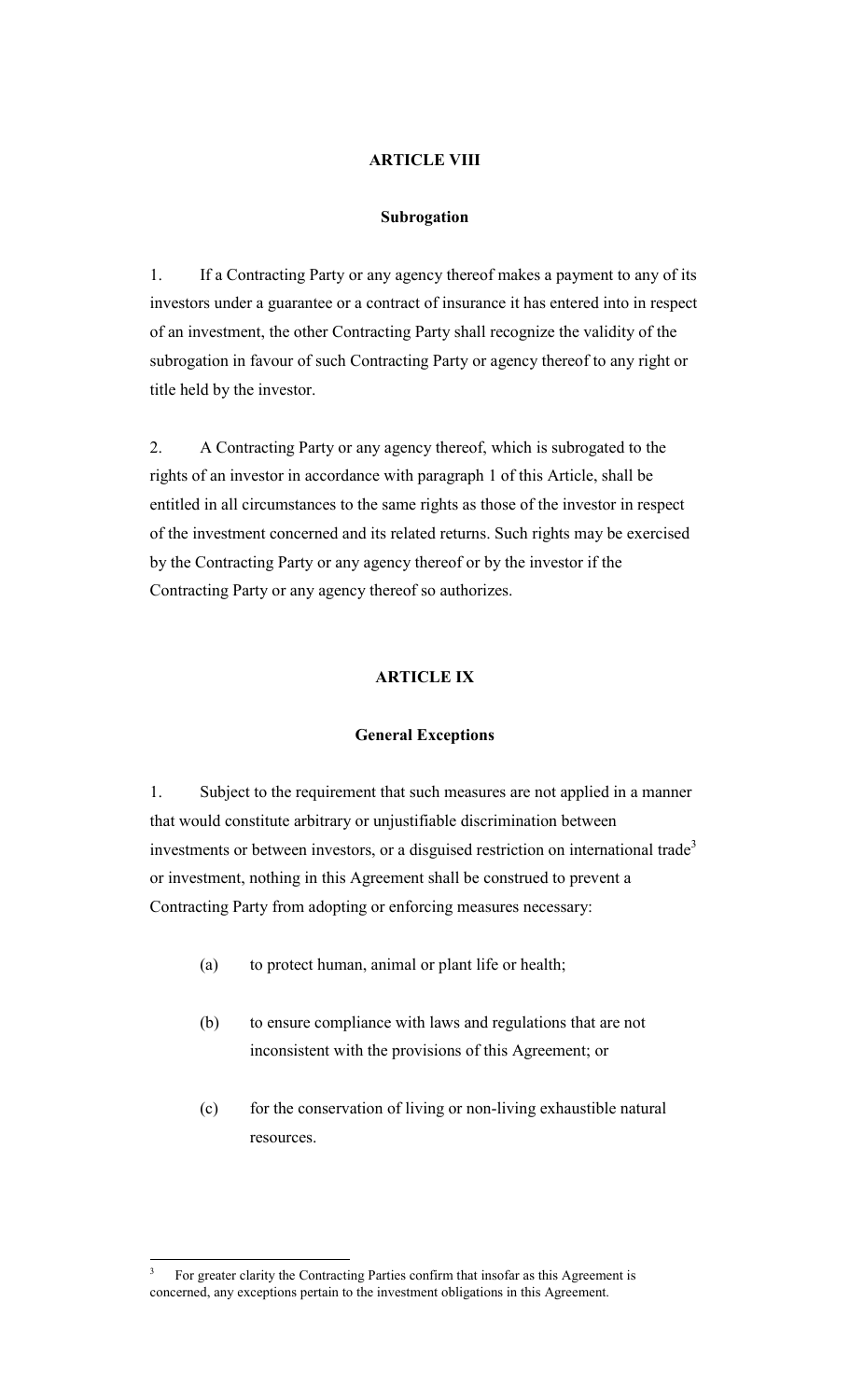2. Nothing in this Agreement shall be construed to prevent a Contracting Party from adopting or maintaining reasonable measures for prudential reasons, such as:

- (a) the protection of investors, depositors, financial market participants, policy-holders, policy-claimants, or persons to whom a fiduciary duty is owed by a financial institution;
- (b) the maintenance of the safety, soundness, integrity or financial responsibility of financial institutions; and
- (c) ensuring the integrity and stability of a Contracting Party's financial system.
- 3. (a) Nothing in this Agreement shall be construed to prevent a Contracting Party from adopting or maintaining measures that restrict transfers where the Contracting Party experiences serious balance of payments difficulties, or the threat thereof, and such restrictions are consistent with subparagraph (b).
	- (b) Measures referred to in subparagraph (a) shall be equitable, neither arbitrary nor unjustifiably discriminatory, in good faith, of limited duration and may not go beyond what is necessary to remedy the balance of payments situation. A Contracting Party that imposes measures under this Article shall inform the other Contracting Party forthwith and present as soon as possible a time schedule for their removal. Such measures shall be taken in accordance with other international obligations of the Contracting Party concerned, including those under the WTO Agreement and the *Articles of Agreement of the International Monetary Fund*.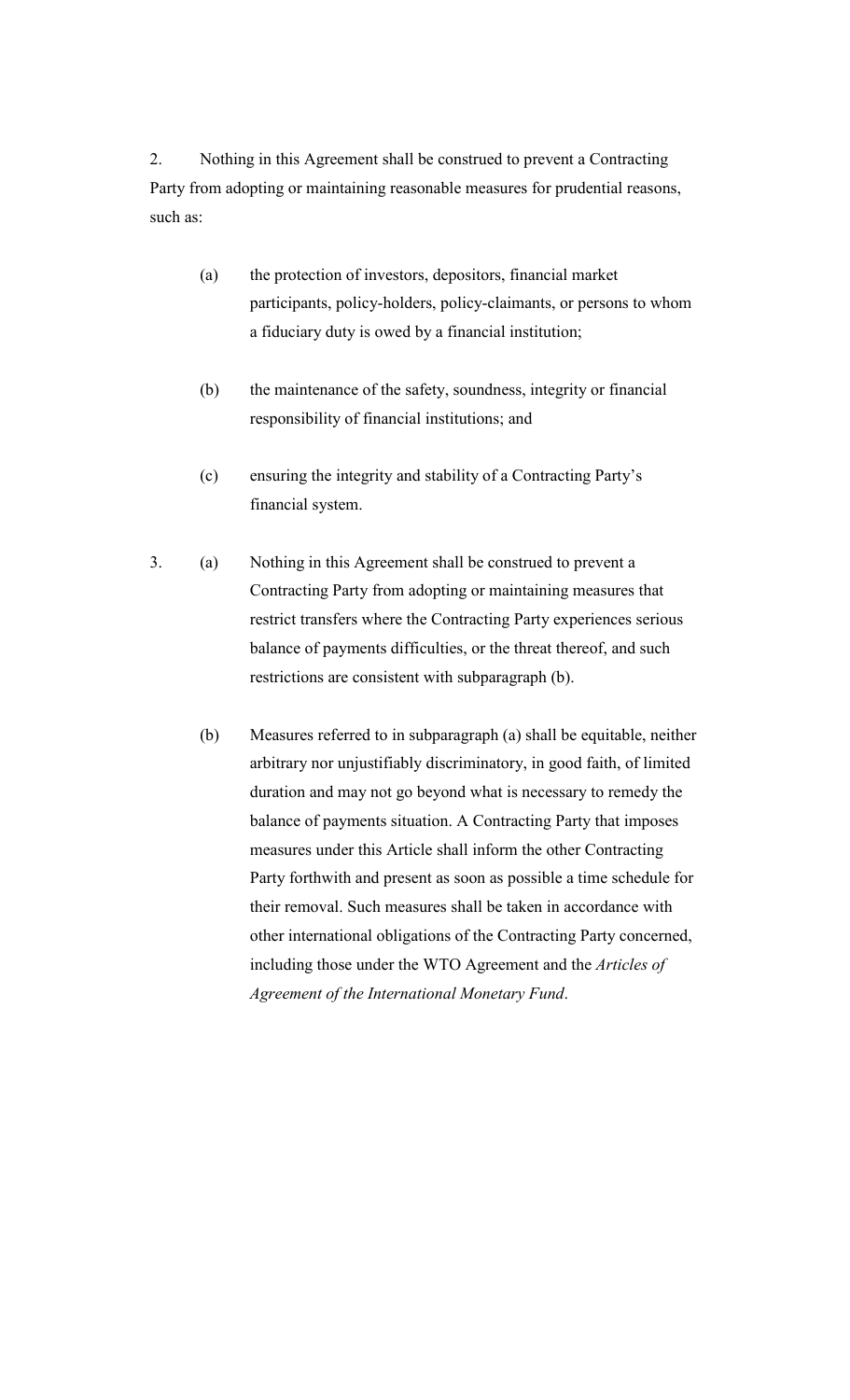4. Nothing in this Agreement shall prejudice measures of general application, that are neither arbitrary nor unjustifiably discriminatory, taken by any public entity in pursuit of monetary and related credit policies or exchange rate policies. This paragraph shall not affect a Contracting Party's obligations under Article VII (Transfer of Funds).

- 5. Nothing in this Agreement shall be construed:
	- (a) to require any Contracting Party to furnish or allow access to any information the disclosure of which it determines to be contrary to its essential security interests;
	- (b) to prevent any Contracting Party from taking any actions that it considers necessary for the protection of its essential security interests:
		- (i) relating to the traffic in arms, ammunition and implements of war and to such traffic and transactions in other goods, materials, services and technology undertaken directly or indirectly for the purpose of supplying a military or other security establishment,
		- (ii) taken in time of war or other emergency in international relations, or
		- (iii) relating to the implementation of national policies or international agreements respecting the non-proliferation of nuclear weapons or other nuclear explosive devices; or
	- (c) to prevent any Contracting Party from taking action in pursuance of its obligations under the *Charter of the United Nations* for the maintenance of international peace and security.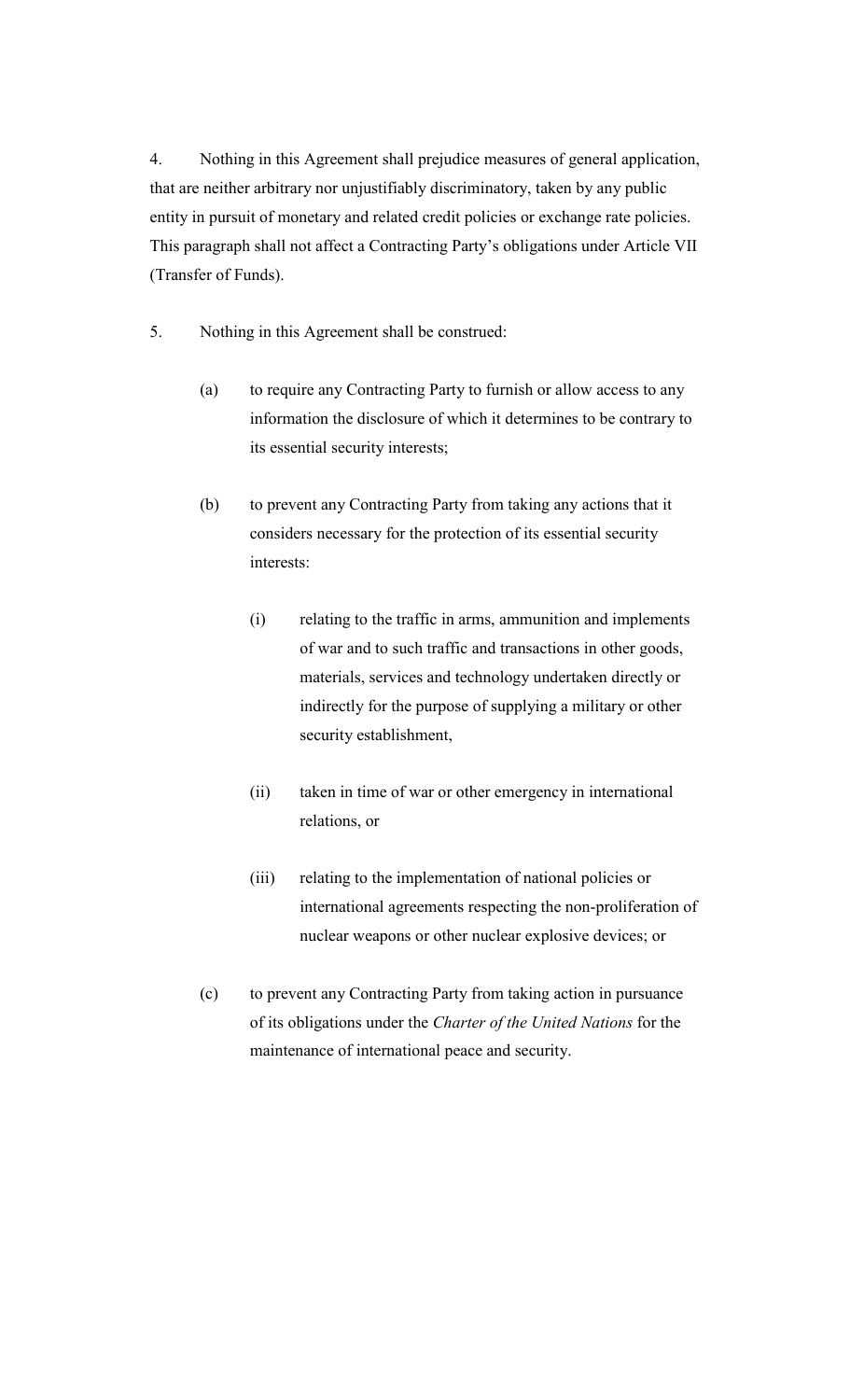6. Nothing in this Agreement shall be construed to require a Contracting Party to furnish or allow access to information the disclosure of which would impede law enforcement or would be contrary to the Contracting Party's law protecting Cabinet confidences, personal privacy or the confidentiality of the financial affairs and accounts of individual customers of financial institutions.

7. Investments in cultural industries are exempt from the provisions of this Agreement. "Cultural industries" means natural persons or enterprises engaged in any of the following activities:

- (a) the publication, distribution, or sale of books, magazines, periodicals or newspapers in print or machine readable form but not including the sole activity of printing or typesetting any of the foregoing;
- (b) the production, distribution, sale or exhibition of film or video recordings;
- (c) the production, distribution, sale or exhibition of audio or video music recordings;
- (d) the publication, distribution, sale or exhibition of music in print or machine readable form; or
- (e) radiocommunications in which the transmissions are intended for direct reception by the general public, and all radio, television or cable broadcasting undertakings and all satellite programming and broadcast network services.

8. Any measure adopted by a Contracting Party in conformity with a decision adopted, extended or modified by the World Trade Organization pursuant to Articles IX:3 or IX:4 of the WTO Agreement shall be deemed to be also in conformity with this Agreement. An investor purporting to act pursuant to Article X (Settlement of Disputes between an Investor and the Host Contracting Party) of this Agreement may not claim that such a conforming measure is in breach of this Agreement.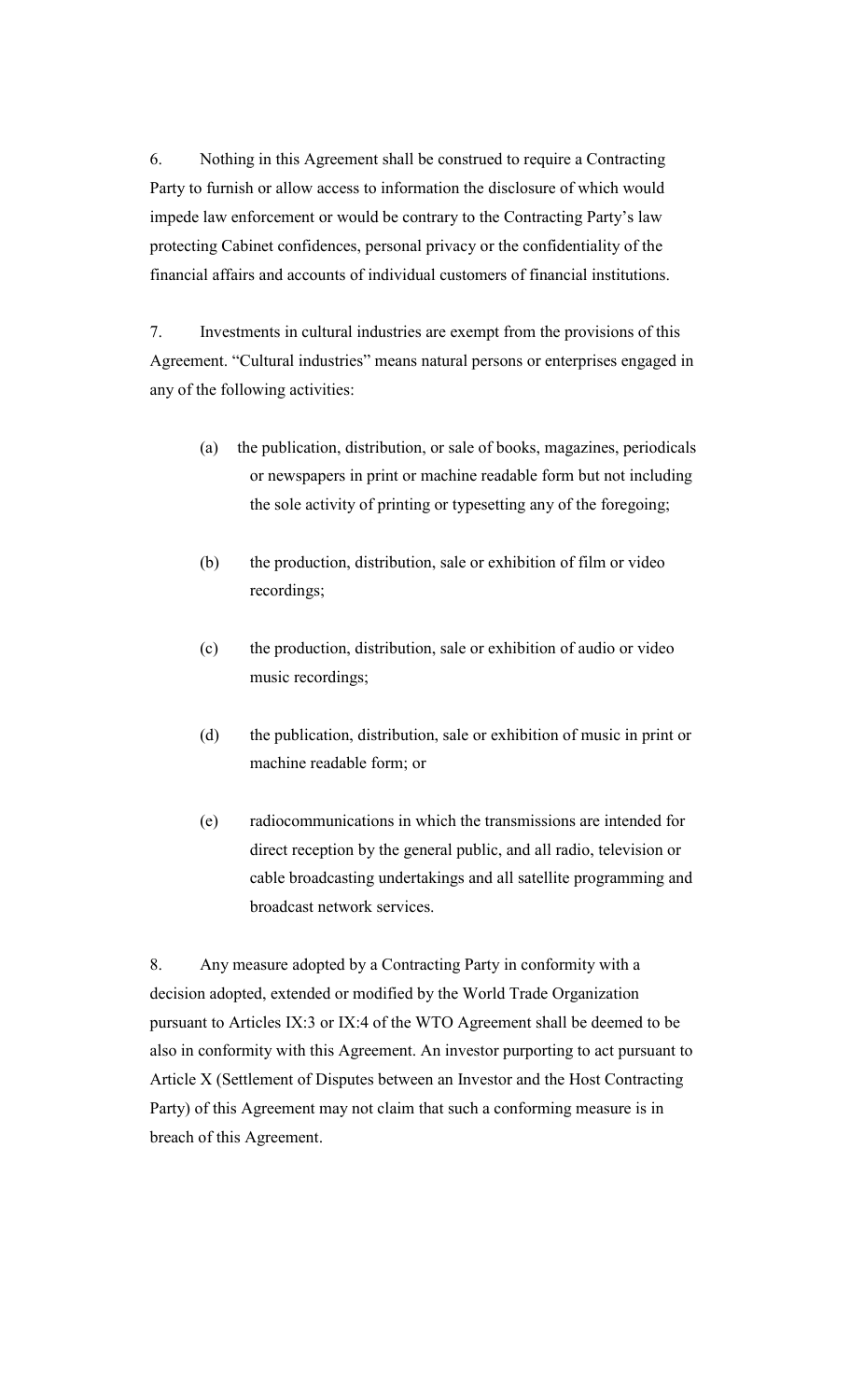## **ARTICLE X**

### **Settlement of Disputes between an Investor and the Host Contracting Party**<sup>4</sup>

1. Any dispute between one Contracting Party and an investor of the other Contracting Party relating to the effects of a measure or series of measures taken by the former Contracting Party on the management, use, enjoyment or disposal of an investment made by the investor, and in particular, but not exclusively, relating to expropriation referred to in Article VI (Expropriation) of this Agreement or to the transfer of funds referred to in Article VII (Transfer of Funds) of this Agreement, shall, to the extent possible, be settled amicably between them.

2. If the dispute has not been settled amicably within a period of six months from the date on which the dispute was initiated, it may be submitted by the investor to arbitration.

- 3. In that case, the dispute shall then be settled in conformity with either:
	- (a) the Arbitration Rules of the United Nations Commission on International Trade Law (UNCITRAL), as adopted in Resolution 31/98 of the United Nations General Assembly on 15 December 1976;
	- (b) the rules of the *Convention on the Settlement of Investment Disputes between States and Nationals of Other States*, done at Washington on 18 March 1965 (hereinafter referred to as the "ICSID Convention"), when both Contracting Parties are bound by it; or

<sup>4</sup> Annex B (Settlement of Disputes between an Investor and the Host Contracting Party) shall apply to proceedings under this Article.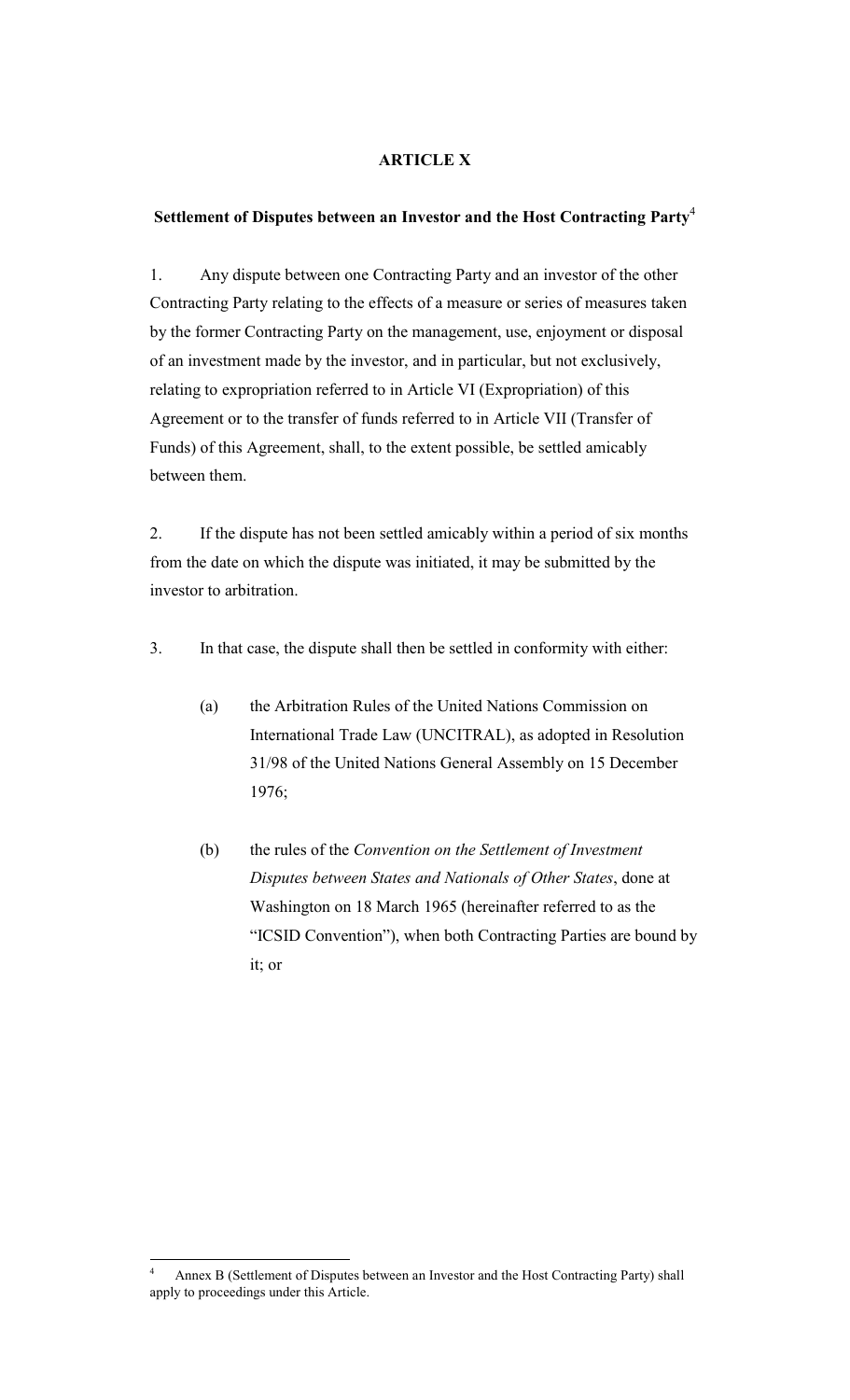- (c) the *Rules Governing the Additional Facility for the Administration of Proceedings by the Secretariat of the International Centre for Settlement of Investment Disputes* (hereinafter referred to as the "Additional Facility Rules of ICSID"), provided that either the disputing Contracting Party or the Contracting Party of the investor, but not both, is a party to the ICSID Convention.
- 4. With respect to:
	- (a) financial institutions of a Contracting Party; and
	- (b) investors of a Contracting Party, and investments of such investors, in financial institutions in the other Contracting Party's territory,

this Article applies only in respect of claims that the other Contracting Party has breached an obligation under Article VI (Expropriation), Article VII (Transfer of Funds), or paragraph 1 or 2 of Article XV (Final Provisions).

5. (a) An investor may submit a claim under this Article to arbitration only if the investor and, where the claim is for loss or damage to an interest in an enterprise that is a juridical person which the investor owns or controls directly or indirectly, the enterprise, waive their right to initiate or continue before any administrative tribunal or court under the law of any Contracting Party, or other dispute settlement procedures, any proceedings with respect to the measure of the disputing Contracting Party that is alleged to be a breach referred to in paragraph 1 of this Article, except for procedures for injunctive, declaratory or other extraordinary relief, not involving the payment of damages, before an administrative tribunal or court under the law of the disputing Contracting Party.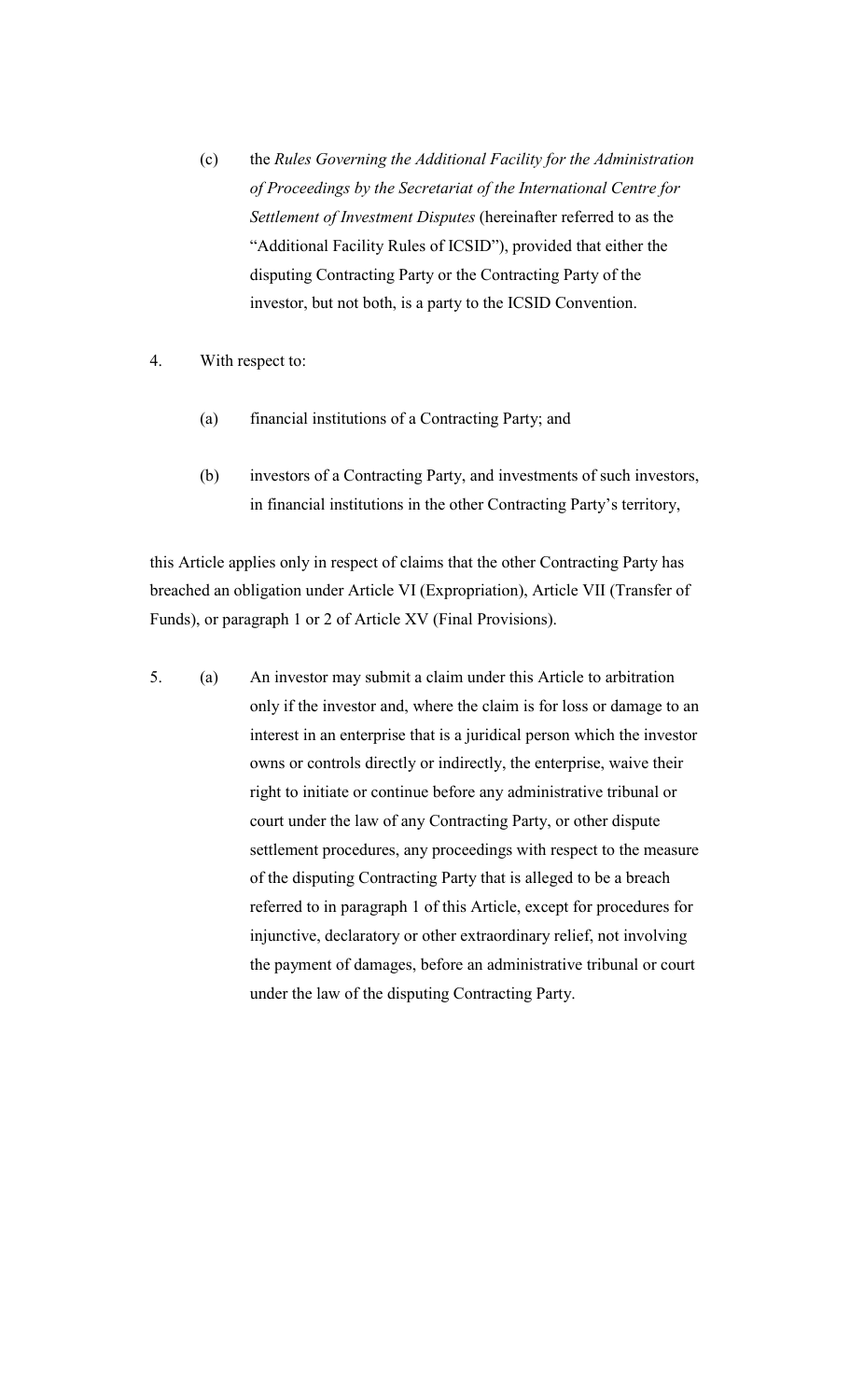- (b) If an investment is held indirectly through an investor of a third state by an investor of one Contracting Party in the territory of the other Contracting Party, the investor of a Contracting Party may not initiate or continue a proceeding under this Article if the investor of the third state submits or has submitted a claim with respect to the same measure or series of measures under any agreement between the other Contracting Party and the third state.
- (c) A disputing investor may submit a claim to arbitration under this Article only if:
	- (i) not more than three years have elapsed from the date on which the investor first acquired, or should have first acquired, knowledge of the alleged breach and knowledge that the investor has incurred loss or damage thereby, or
	- (ii) where the claim is on behalf of an investment, not more than three years have elapsed from the date on which the investment first acquired, or should have first acquired, knowledge of the alleged breach and knowledge that the investment has incurred loss or damage thereby.

6. An interpretation of this Agreement agreed between the Contracting Parties shall be binding on a Tribunal established under this Article.

7. Each Contracting Party consents to the submission of a claim to arbitration in accordance with the procedures set out in this Agreement. Failure to meet any of the conditions provided for in paragraphs 2 and 5 shall nullify that consent.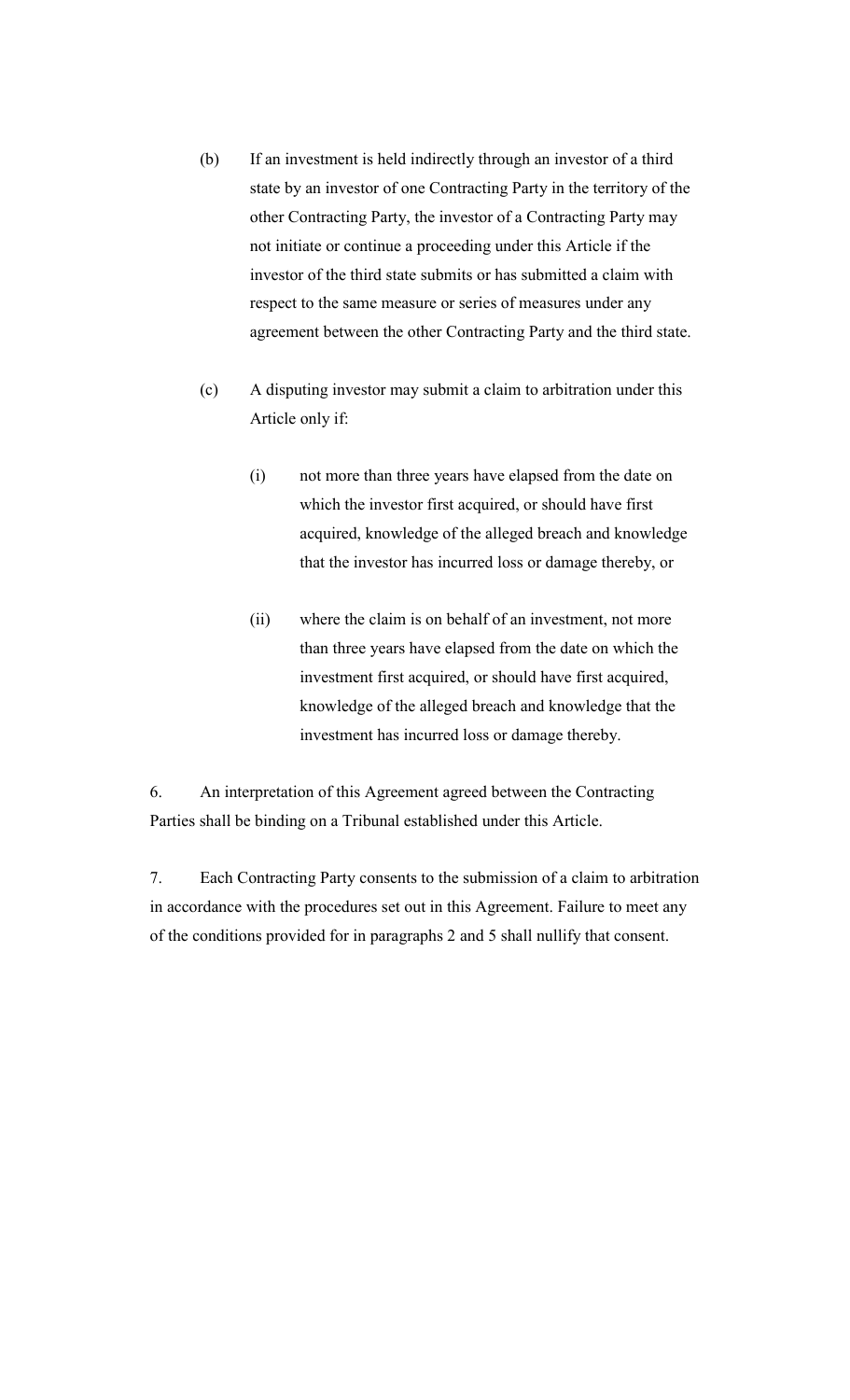## **ARTICLE XI**

#### **Consultations and Exchange of Information**

1. Upon request by either Contracting Party, the other Contracting Party shall agree promptly to consultations on the interpretation or application of this Agreement. Upon request by either Contracting Party, information shall be exchanged on the impact that the laws, regulations, decisions, administrative practices or procedures, or policies of the other Contracting Party may have on investments covered by this Agreement.

2. The consultations provided for by this Article shall include consultations concerning any steps that a Contracting Party may consider are necessary to ensure compatibility between this Agreement and the *Treaty Establishing the European Community*.

#### **ARTICLE XII**

#### **Disputes between the Contracting Parties**

1. Any dispute between the Contracting Parties concerning the interpretation or application of this Agreement shall, whenever possible, be settled amicably through consultations.

2. If the dispute cannot be settled through consultations, it shall, at the request of either Contracting Party, be submitted to an arbitral tribunal for decision.

3. An arbitral tribunal shall be constituted for each dispute. Within two months after receipt through diplomatic channels of the request for arbitration, each Contracting Party shall appoint one member to the arbitral tribunal. The two members shall then select a national of a third state who, upon approval by the two Contracting Parties, shall be appointed Chairman of the arbitral tribunal. The Chairman shall be appointed within two months from the date of appointment of the other two members of the arbitral tribunal.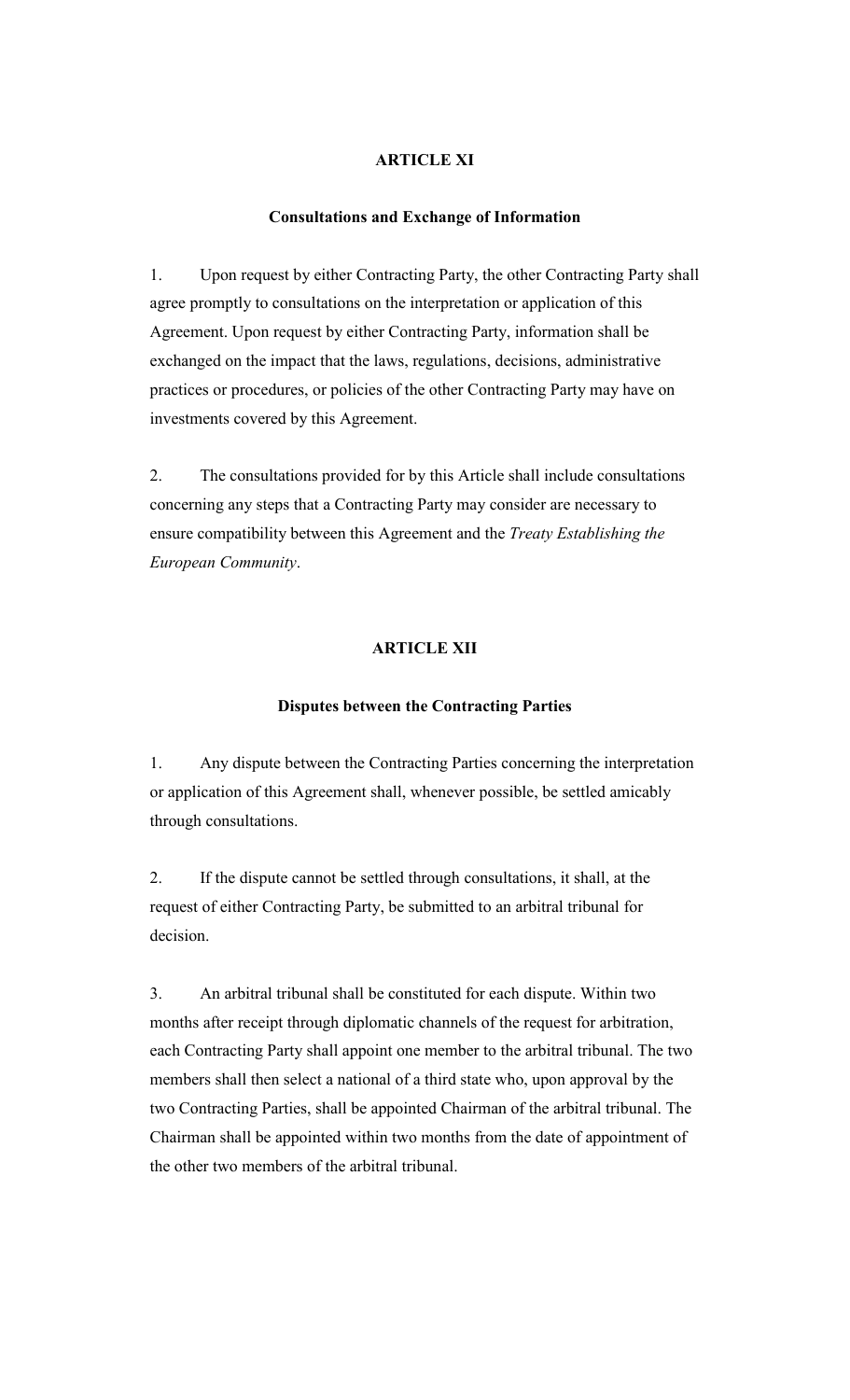4. If within the periods specified in paragraph 3 of this Article the necessary appointments have not been made, either Contracting Party may, in the absence of any other agreement, invite the President of the International Court of Justice to make the necessary appointments. If the President is a national of either Contracting Party or is otherwise prevented from discharging the said function, the Vice-President shall be invited to make the necessary appointments. If the Vice-President is a national of either Contracting Party or is prevented from discharging the said function, the Member of the International Court of Justice next in seniority, who is not a national of either Contracting Party, shall be invited to make the necessary appointments.

5. The arbitral tribunal shall determine its own procedure. The arbitral tribunal shall reach its decision by a majority of votes. Such decision shall be binding on both Contracting Parties. Unless otherwise agreed, the decision of the arbitral tribunal shall be rendered within six months of the appointment of the Chairman in accordance with paragraph 3 or 4 of this Article.

6. Each Contracting Party shall bear the costs of its own member of the arbitral tribunal and its representation in the arbitral proceedings; the costs related to the Chairman and any remaining costs shall be borne equally by the Contracting Parties. The arbitral tribunal may, however, in its decision direct that a higher proportion of costs shall be borne by one of the two Contracting Parties, and this award shall be binding on both Contracting Parties.

#### **ARTICLE XIII**

#### **Other International Agreements**

When a matter is covered both by the provisions of this Agreement and any other international agreement to which both Contracting Parties are bound, subject to paragraph 8 of Article IX (General Exceptions), nothing in this Agreement shall prevent an investor of one Contracting Party that has investments in the territory of the other Contracting Party from benefiting from the most favourable regime.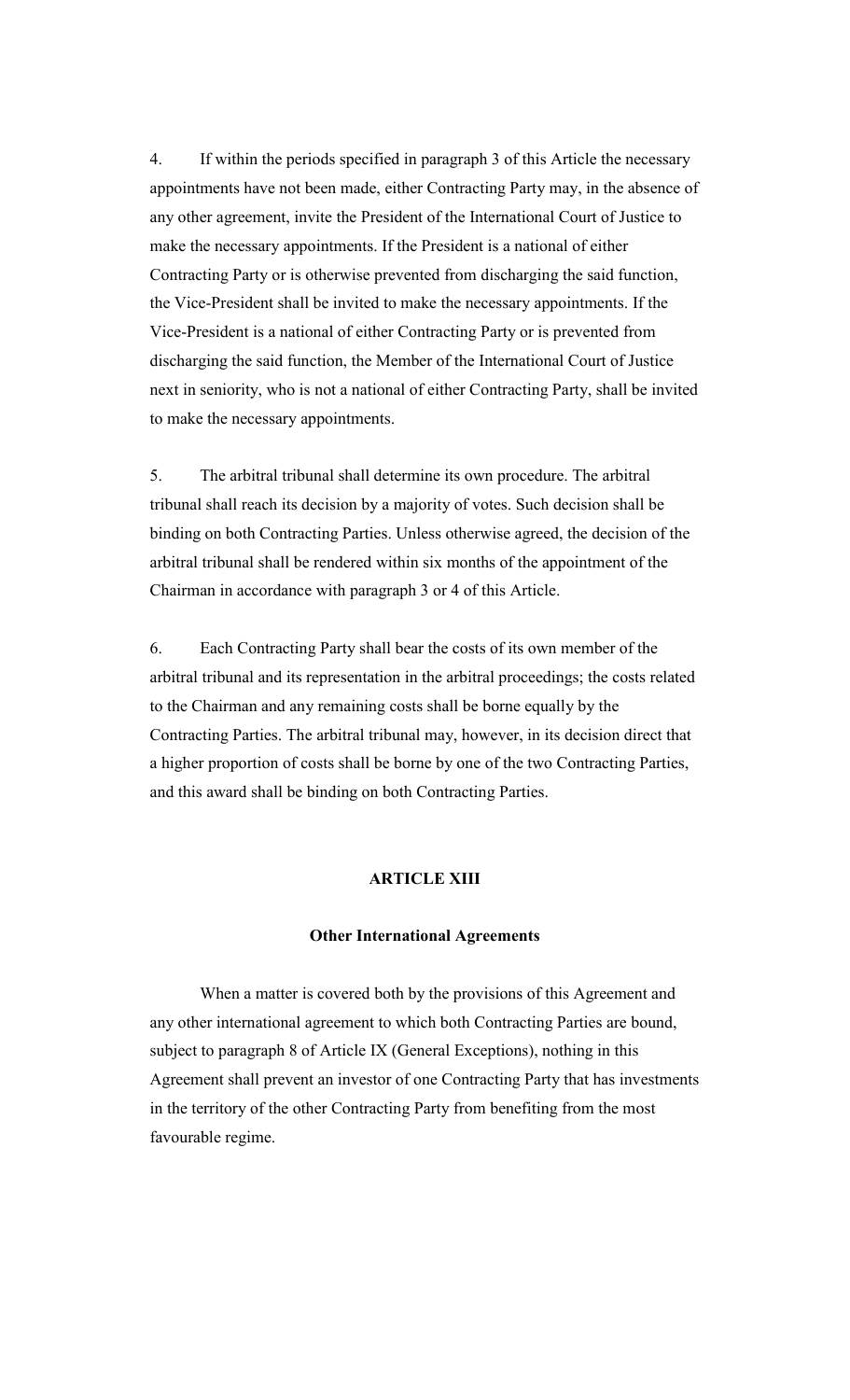#### **ARTICLE XIV**

#### **Application**

This Agreement shall apply to any investment made by an investor of one Contracting Party in the territory of the other Contracting Party on or after January  $1<sup>st</sup>$  1955.

#### **ARTICLE XV**

#### **Final Provisions and Entry into Force**

1. A Contracting Party may deny the benefits of this Agreement to an investor of the other Contracting Party that is an enterprise of such Contracting Party and to investments of such investor if investors of a third state own or control the enterprise and the denying Contracting Party adopts or maintains measures with respect to the third state that prohibit transactions with the enterprise or that would be violated or circumvented if the benefits of this Agreement were accorded to the enterprises or to its investments.

2. Subject to prior notification and consultation in accordance with this Agreement, a Contracting Party may deny the benefits of this Agreement to an investor of the other Contracting Party that is an enterprise of such Contracting Party and to investments of such investors if investors of a third state own or control the enterprise and the enterprise has no substantial business activities in the territory of the Contracting Party under whose law it is constituted.

3. All references in this Agreement to measures of a Contracting Party shall include measures applicable in accordance with European Union law in the territory of that Contracting Party pursuant to its membership in the European Union. References to "serious balance of payments difficulties, or the threat thereof," shall include serious balance of payments difficulties, or the threat thereof, in the economic or monetary union of which a Contracting Party is a member.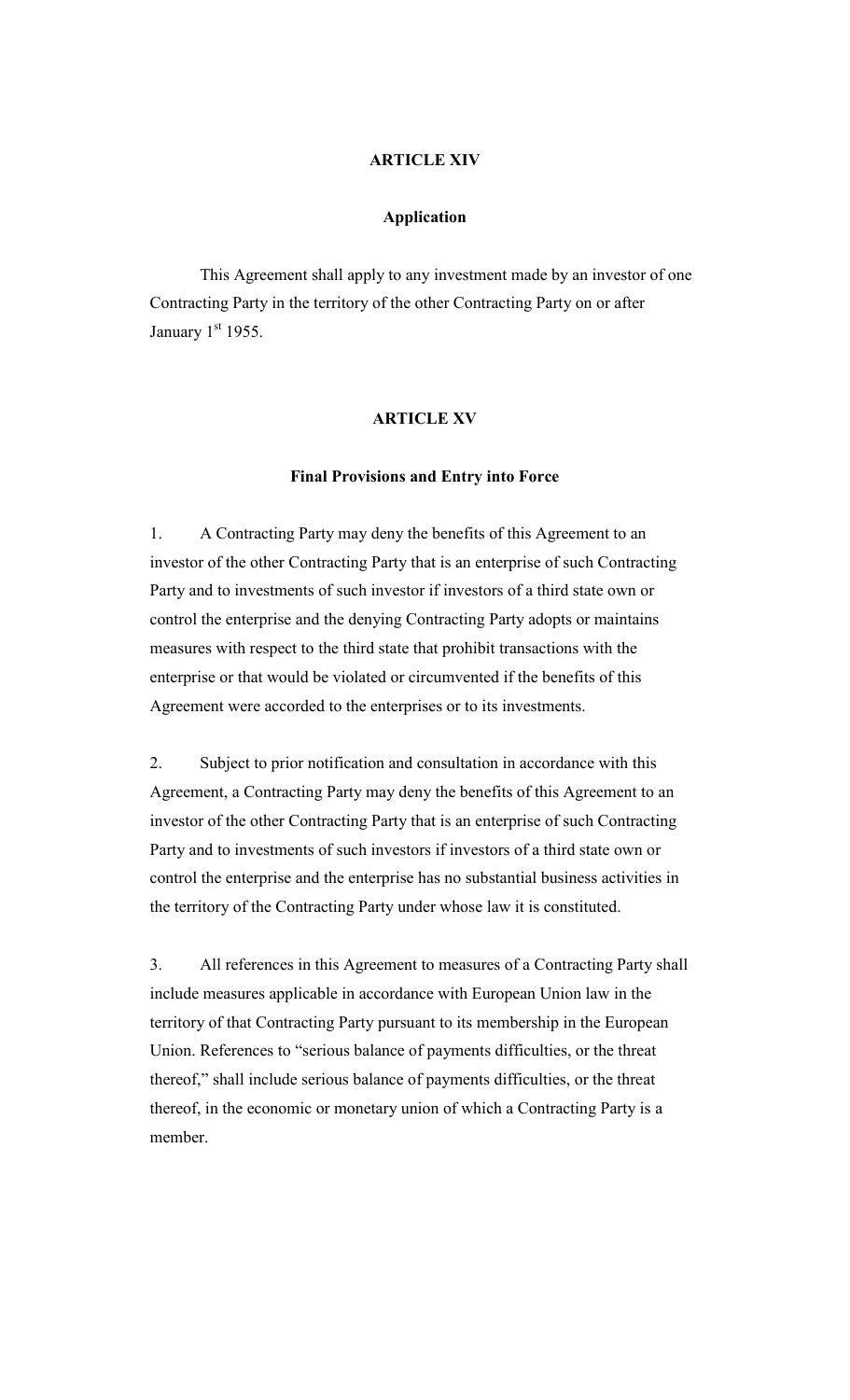4. A Contracting Party's essential security interests may include interests deriving from its membership in a customs, economic or monetary union, a common market or a free trade area.

5. The Contracting Parties agree that the issue of whether a measure of a Contracting Party is consistent with this Agreement is a matter to be resolved exclusively under the dispute settlement procedures of this Agreement.

6. All annexes and footnotes shall form an integral part of this Agreement.

7. Each Contracting Party shall notify the other in writing of the completion of the procedures required in its territory for the entry into force of this Agreement. This Agreement shall enter into force on the sixtieth day after the latter of the two notifications. Upon the entry into force of this Agreement, the *Agreement between the Government of Canada and the Government of the Czech and Slovak Federal Republic for the Promotion and Protection of Investments*, done at Prague on 15 November 1990, insofar as it is now an Agreement between Canada and the Czech Republic, shall be terminated except that its provisions shall continue to apply to any dispute between either Contracting Party and an investor of the other Contracting Party that has been submitted to arbitration pursuant to that Agreement by the investor prior to the date that this Agreement enters into force. Apart from any such dispute, this Agreement shall apply retroactively, in particular the procedures outlined in Article X (Settlement of Disputes between an Investor and the Host Contracting Party).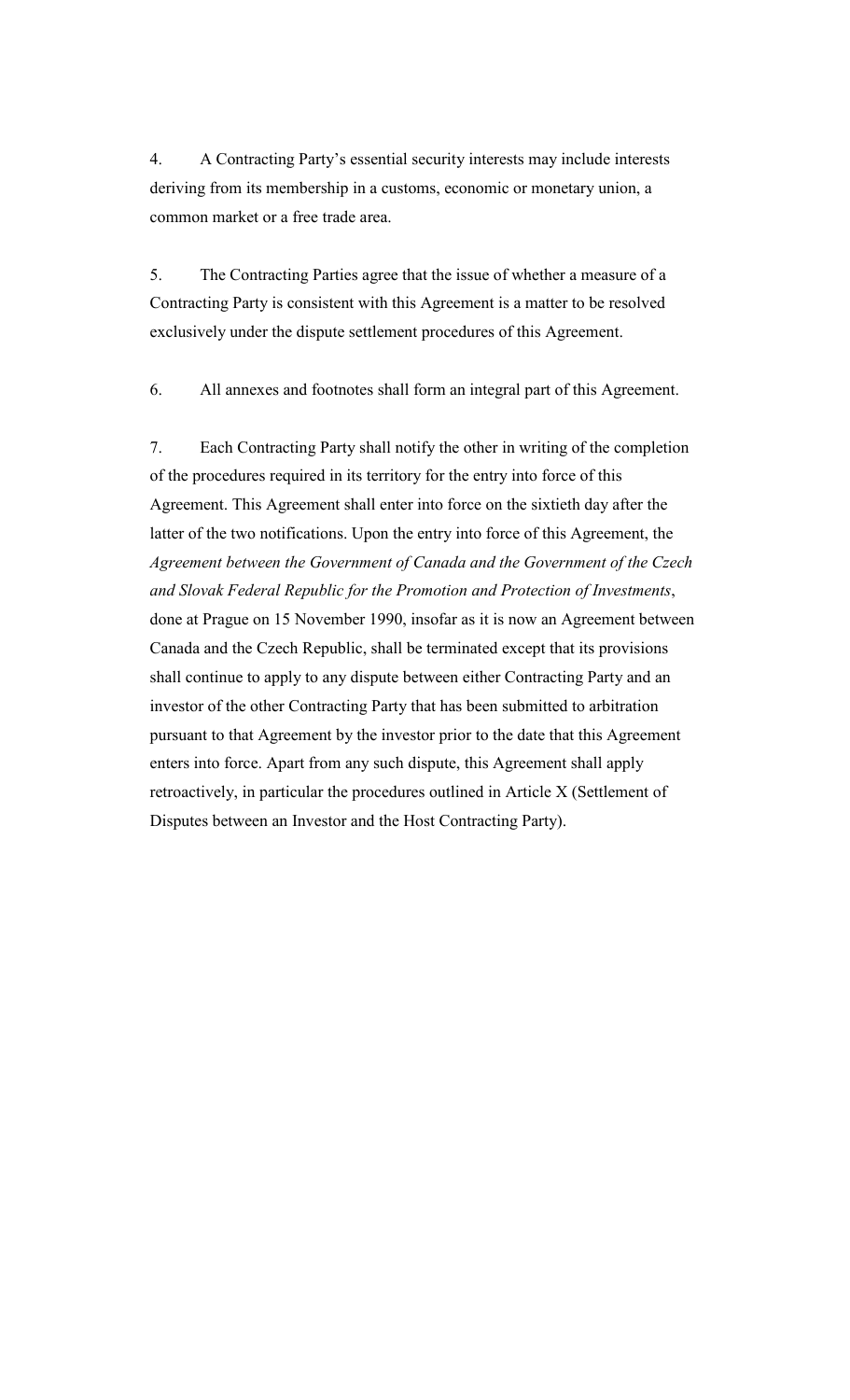8. This Agreement shall remain in force unless either Contracting Party notifies in writing the other Contracting Party of its intention to terminate it. The termination of this Agreement shall become effective one year after notice of termination has been received by the other Contracting Party. In respect of investments made prior to the date when the termination of this Agreement becomes effective, the provisions of Articles I to XIV inclusive of this Agreement shall remain in force for a period of 15 years.

**IN WITNESS WHEREOF** the undersigned, duly authorized, have signed this Agreement.

**DONE** in duplicate at , this day of 2009, in the English, French and Czech languages, each version being equally authentic.

**FOR CANADA**

 $\mathcal{L}_\text{max}$ 

**FOR THE CZECH REPUBLIC**

 $\mathcal{L}_\text{max}$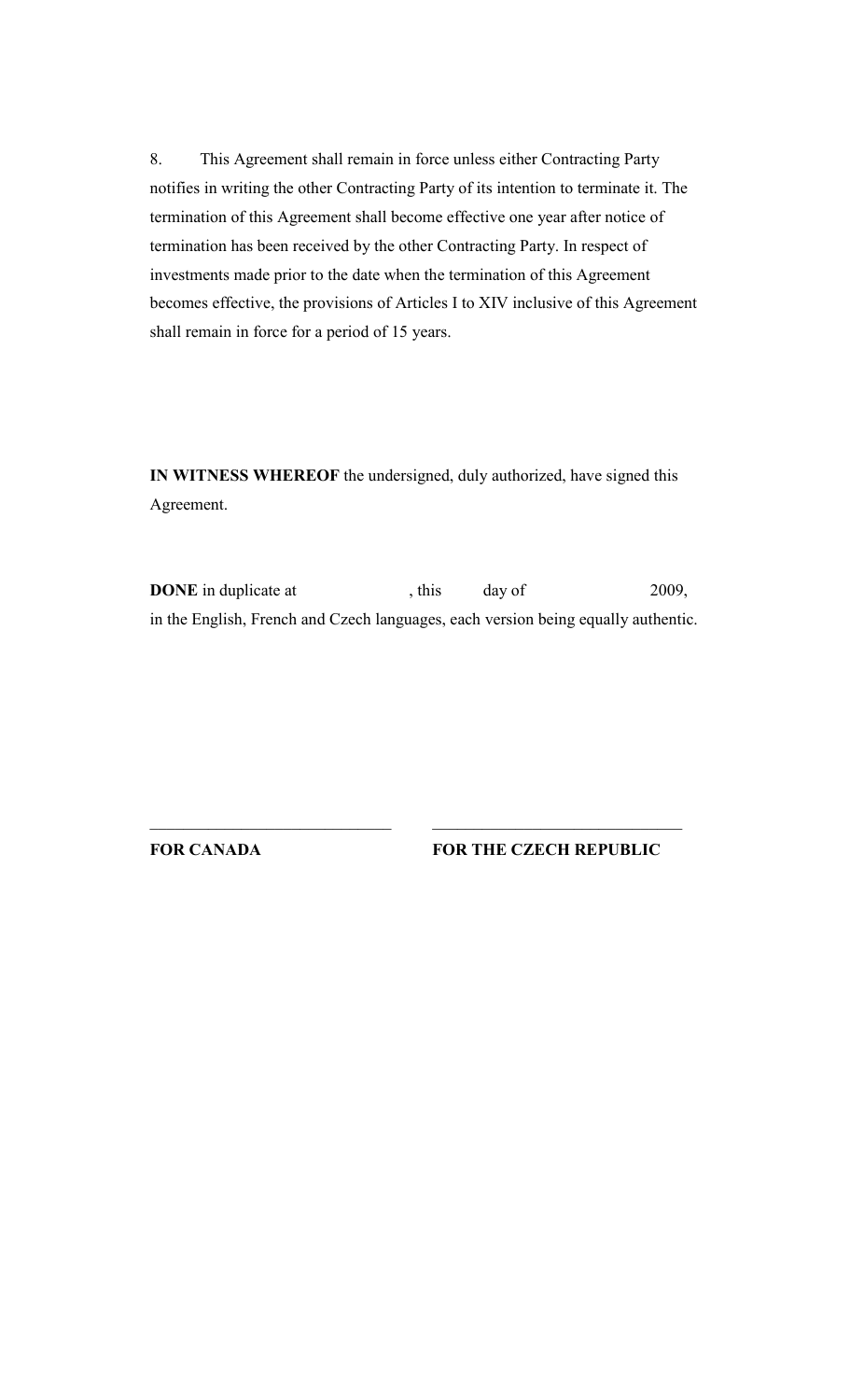# **ANNEX A**

#### **Clarification of Indirect Expropriation**

Article VI (Expropriation) of this Agreement states that:

Investments or returns of investors of either Contracting Party shall not be nationalized, expropriated or subjected to measures having an effect equivalent to nationalization or expropriation (hereinafter referred to as "expropriation") in the territory of the other Contracting Party, except for a public purpose, under due process of law, in a non-discriminatory manner and against prompt, adequate and effective compensation. …

The Contracting Parties confirm their shared understanding that:

- (a) The concept of "measures having an effect equivalent to nationalization or expropriation" can also be termed "indirect expropriation." Indirect expropriation results from a measure or series of measures of a Contracting Party that have an effect equivalent to direct expropriation without formal transfer of title or outright seizure;
- (b) The determination of whether a measure or series of measures of a Contracting Party constitute an indirect expropriation requires a case-by-case, fact-based inquiry that considers, among other factors:
	- (i) the economic impact of the measure or series of measures, although the sole fact that a measure or series of measures of a Contracting Party have an adverse effect on the economic value of an investment does not establish that an indirect expropriation has occurred,
	- (ii) the extent to which the measure or series of measures interfere with distinct, reasonable, investment-backed expectations, and
	- (iii) the character of the measure or series of measures; and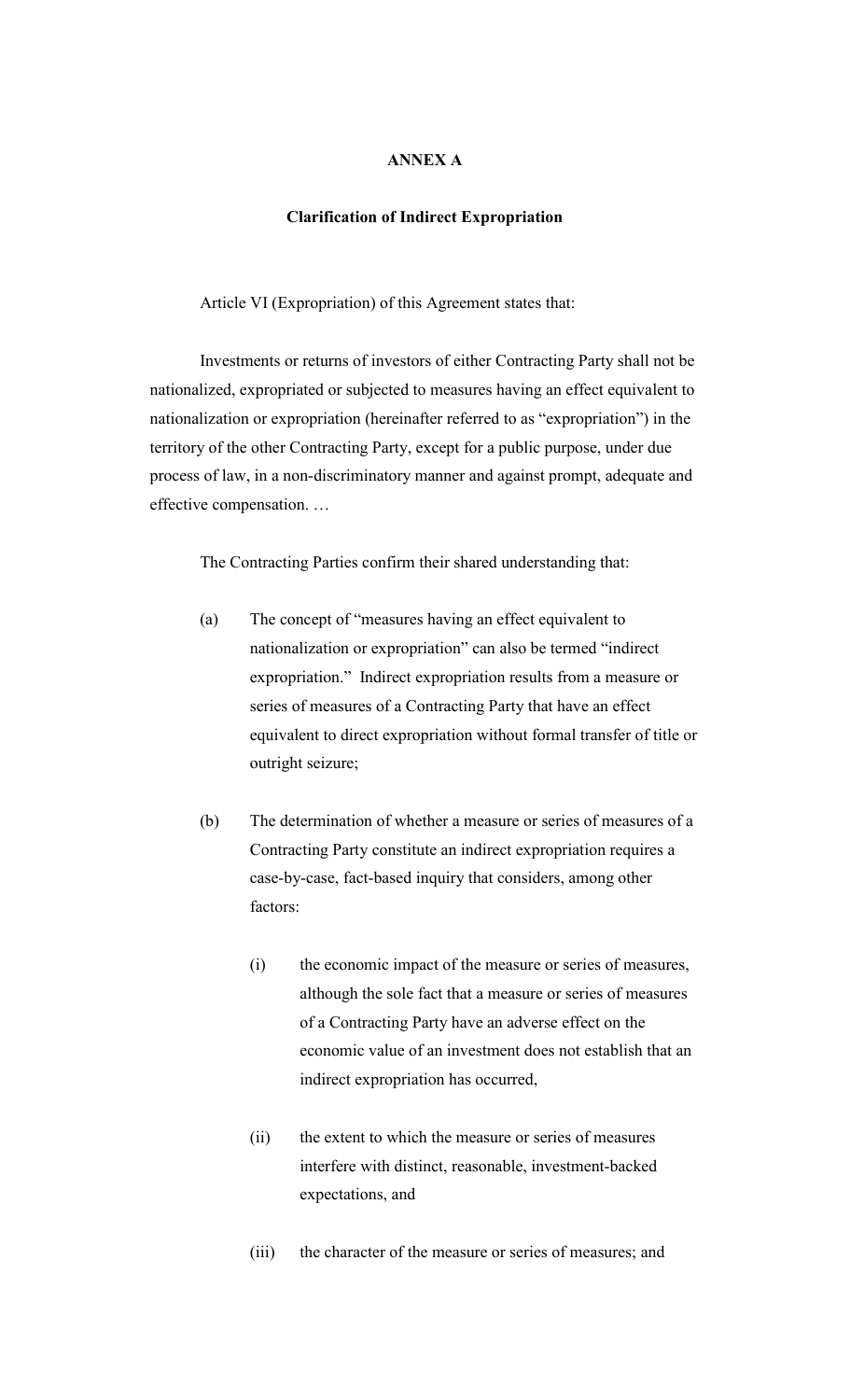(c) Except in rare circumstances, such as when a measure or series of measures are so severe in the light of their purpose that they cannot be reasonably viewed as having been adopted and applied in good faith, non-discriminatory measures of a Contracting Party that are designed and applied to protect legitimate public welfare objectives, such as health, safety and the environment, do not constitute indirect expropriation.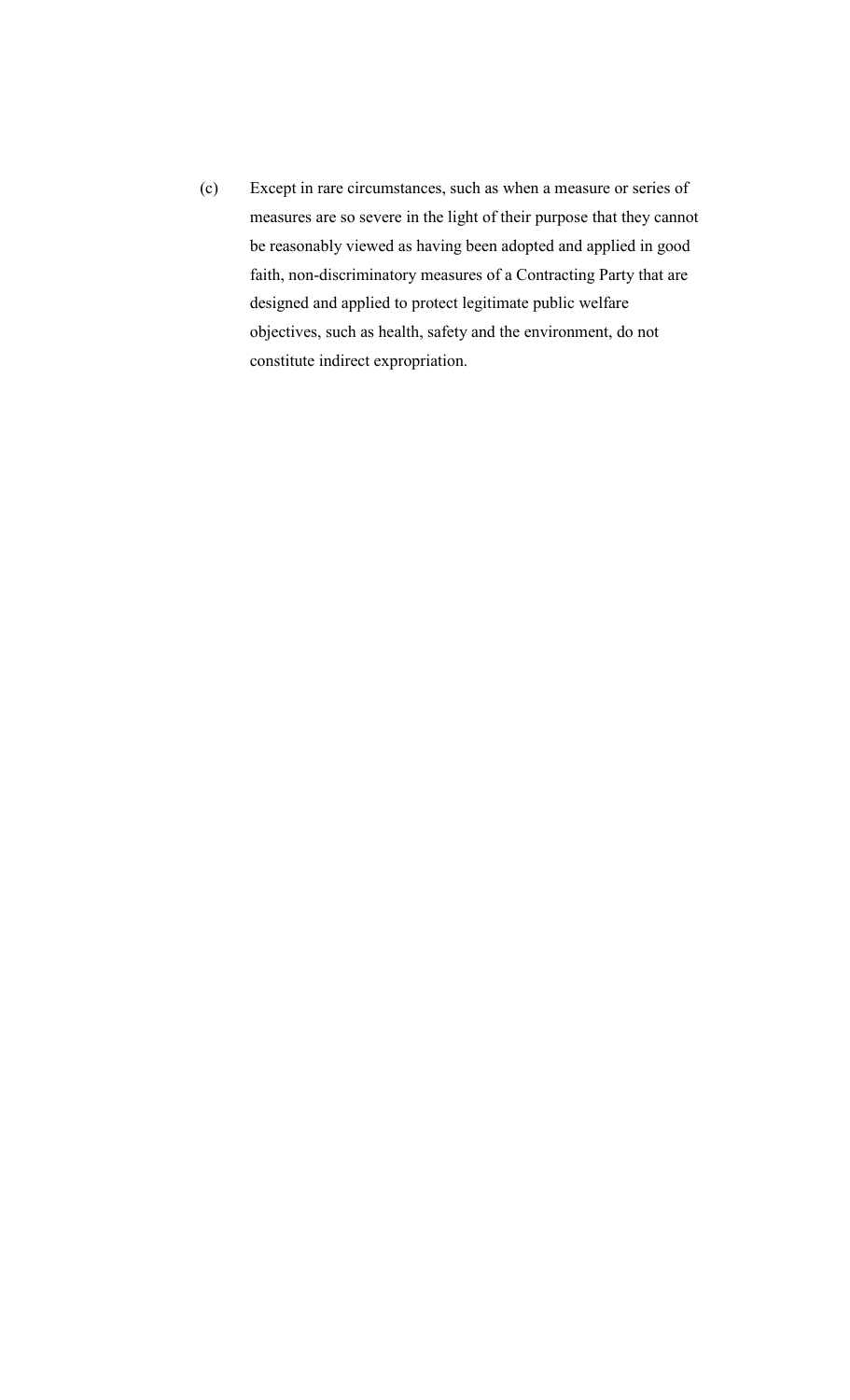# **ANNEX B**

## **Settlement of Disputes between an Investor and the Host Contracting Party**

### **I. Public Access to Hearings and Documents**

1. Where, after consulting with a disputing investor, a disputing Contracting Party determines that it is in the public interest to do so and notifies the Tribunal of that determination, hearings held under Article X (Settlement of Disputes between an Investor and the Host Contracting Party) shall be open to the public. In that case, to the extent necessary to ensure the protection of confidential information, the Tribunal shall hold portions of the hearings in camera. The Tribunal shall seek to ensure that public access to the proceedings will not result in undue delay to the proceedings.

2. The Tribunal shall establish procedures for the protection of confidential information and appropriate logistical arrangements for open hearings, in consultation with the disputing parties.

3. Any Tribunal award under this Agreement shall be publicly available, subject to the deletion of confidential information. All other documents submitted to, or issued by, the Tribunal shall be publicly available, unless the disputing parties otherwise agree, subject to the deletion of confidential information.

4. A disputing party may disclose to other persons in connection with the arbitral proceedings such unredacted documents as it considers necessary for the preparation of its case, but it shall ensure that those persons protect the confidential information in such documents.

5. The Contracting Parties may share with officials of their respective sub-national governments all relevant unredacted documents in the course of dispute settlement under this Agreement, but they shall ensure that those persons protect any confidential information in such documents.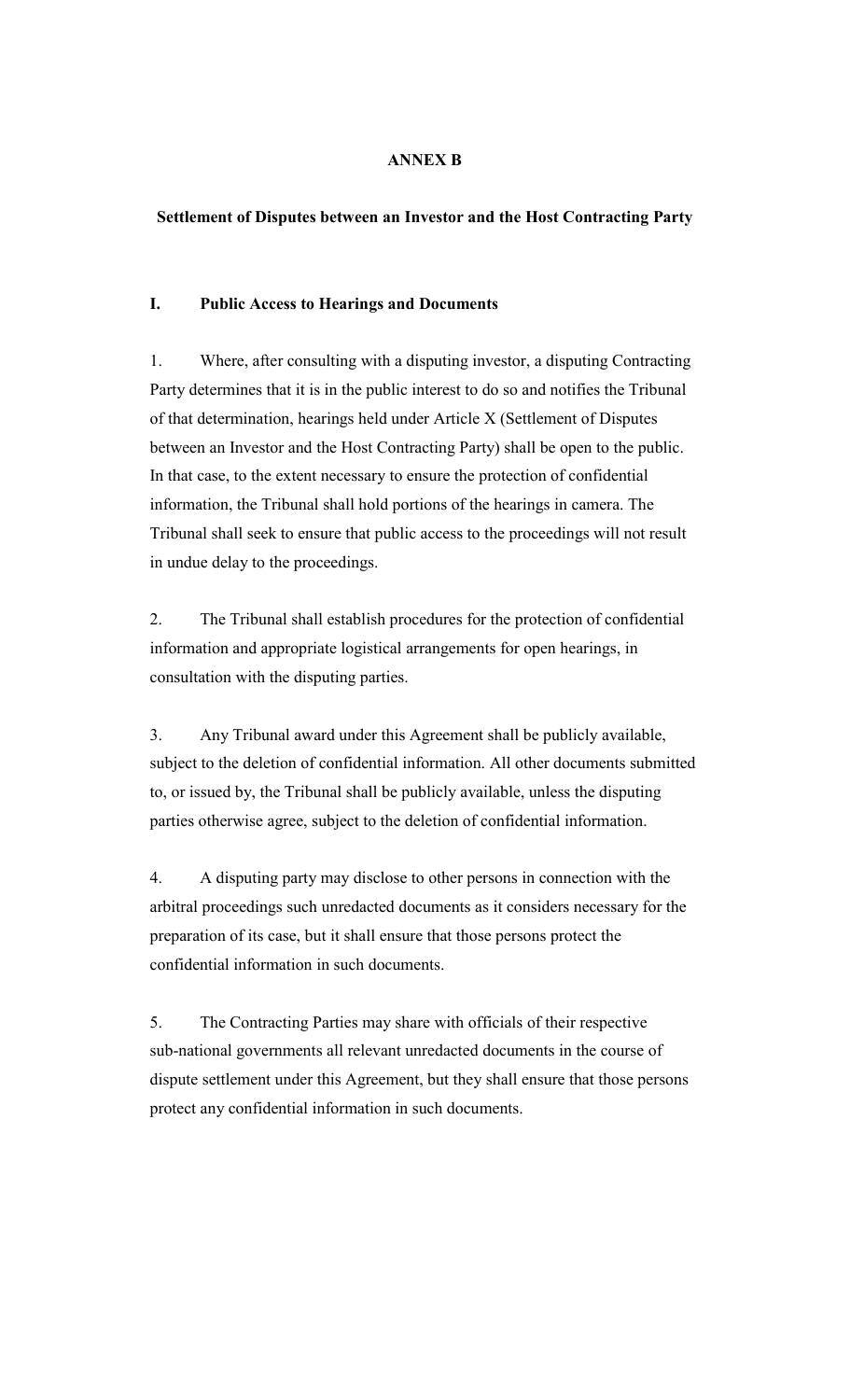6. To the extent that a Tribunal's confidentiality order designates information as confidential and a Contracting Party's law on access to information requires public access to that information, the Contracting Party's law on access to information shall prevail. However, a Contracting Party should endeavour to apply its law on access to information so as to protect information designated confidential by the Tribunal.

### **II. Submissions by Non-Disputing Parties**

1. Upon the request of the Tribunal or both disputing parties, the nondisputing Contracting Party may make written submissions to the Tribunal, but only on a question of interpretation of this Agreement. All pleadings submitted to the Tribunal shall be made available to the non-disputing Contracting Party provided that it makes such a submission to the Tribunal. The non-disputing Contracting Party receiving information under this paragraph shall treat the information as if it were a disputing Contracting Party.

2. Any non-disputing party that is a person of a Contracting Party that wishes to file a written submission with the Tribunal (the "applicant") shall apply for leave from the Tribunal to file such a submission, in accordance with the applicable Guidelines set out in Part III of this Annex. The applicant shall attach the submission to the application.

3. The applicant shall serve the application for leave to file a non-disputing party submission and the submission on all disputing parties and the Tribunal.

4. The Tribunal shall set an appropriate date for the disputing parties to comment on the application for leave to file a non-disputing party submission.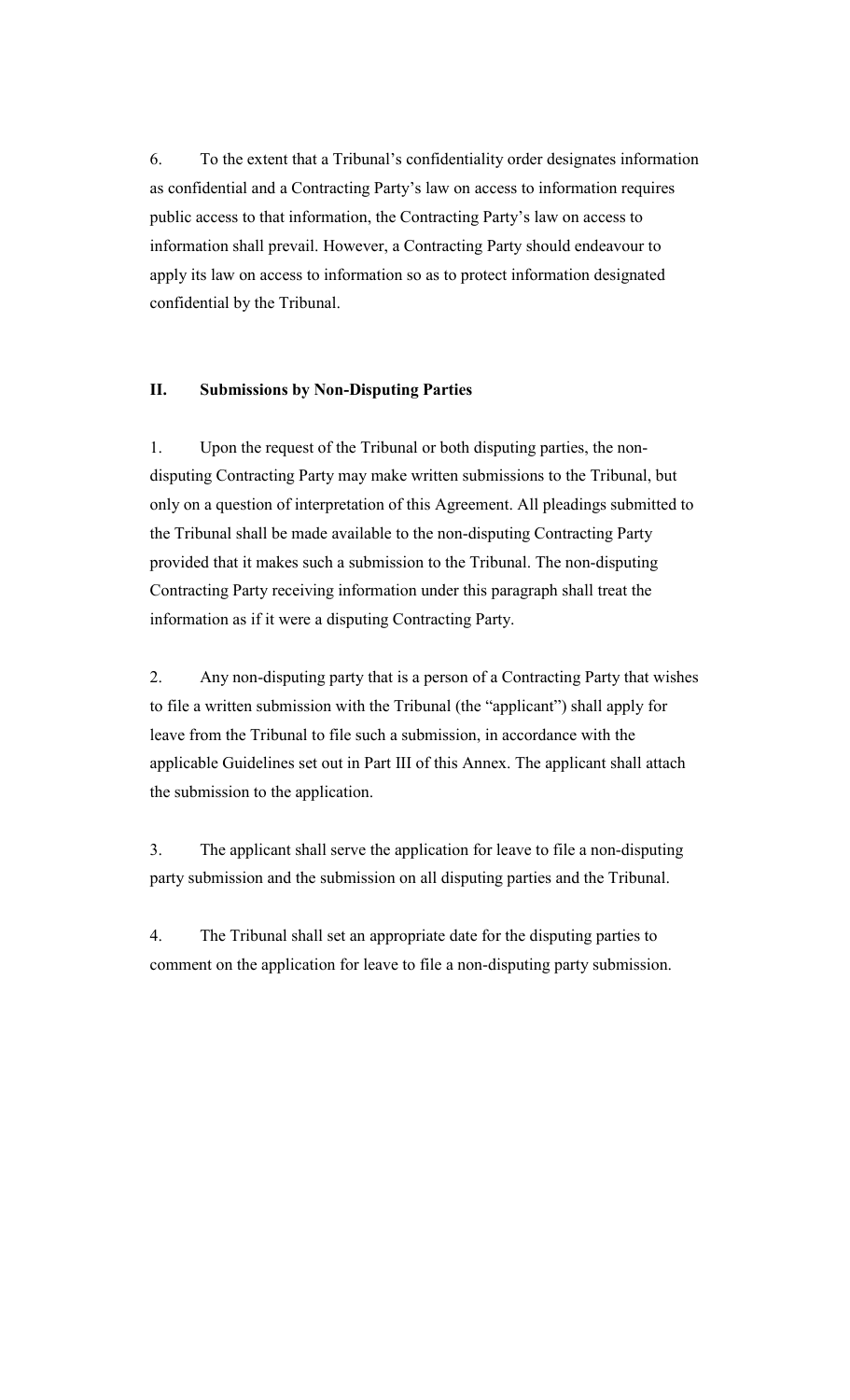5. In determining whether to grant leave to file a non-disputing party submission, the Tribunal shall consider, among other things, the extent to which:

- (a) the non-disputing party submission would assist the Tribunal in the determination of a factual or legal issue related to the arbitration by bringing a perspective, particular knowledge or insight that is substantially different from that of the disputing parties and up to then had not been known by the Tribunal;
- (b) the non-disputing party submission would address a matter within the scope of the dispute;
- (c) the non-disputing party has a significant interest in the arbitration; and
- (d) there is a public interest in the subject-matter of the arbitration.
- 6. The Tribunal shall ensure that:
	- (a) any non-disputing party submission avoids disrupting the proceedings; and
	- (b) neither disputing party is unduly burdened or unfairly prejudiced by such submissions.

7. The Tribunal shall decide whether to grant leave to file a non-disputing party submission. If leave to file a non-disputing party submission is granted, the Tribunal shall set an appropriate date for the disputing parties to respond in writing to the non-disputing party submission. By that date, the non-disputing Contracting Party may, pursuant to the provisions in paragraph 1, address any issues of interpretation of this Agreement presented in the non-disputing party submission.

8. A Tribunal that grants leave to file a non-disputing party submission is not required to address the submission at any point in the arbitration, nor is the non-disputing party that files the submission entitled to make further submissions in the arbitration.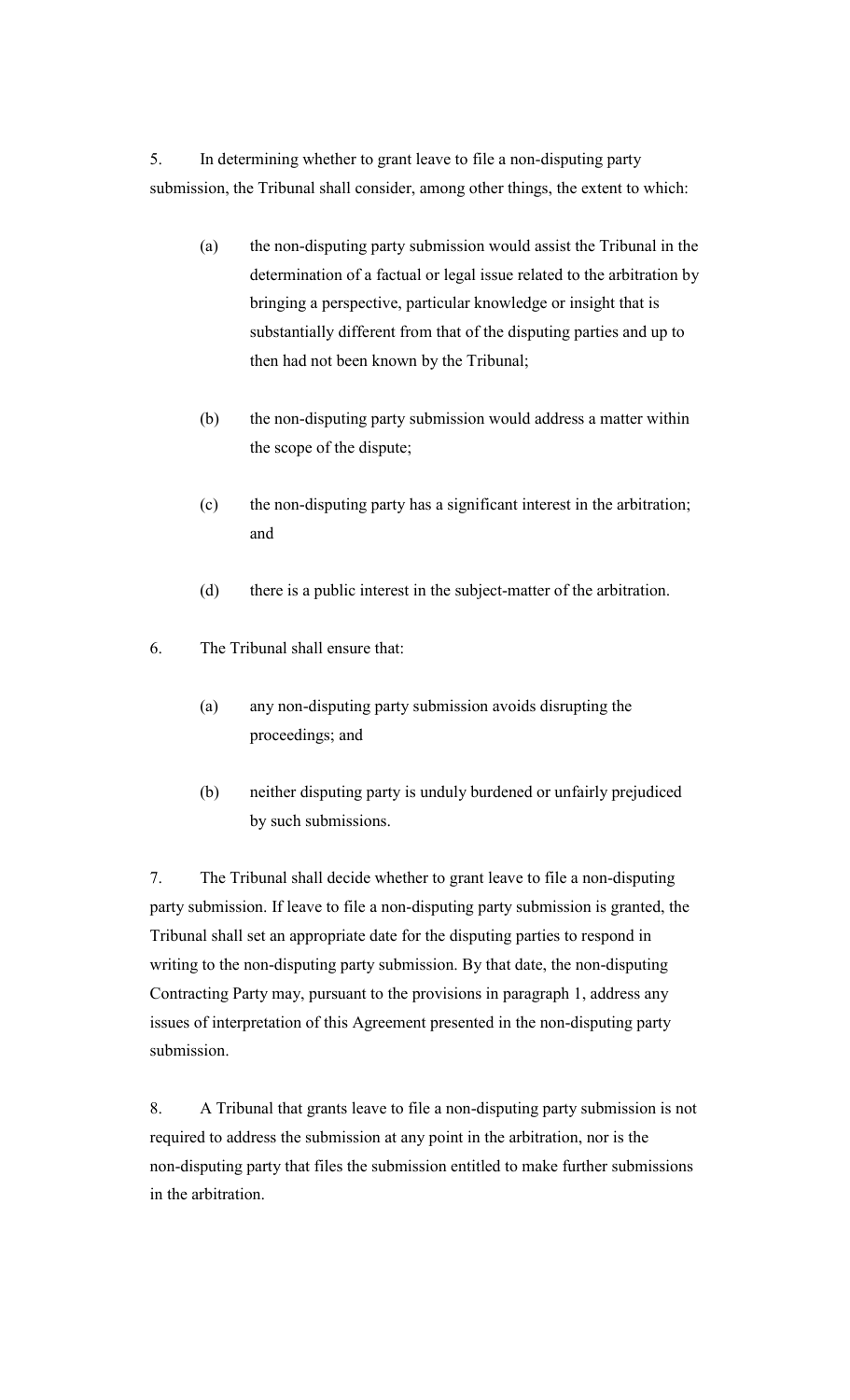9. Access to hearings and documents by non-disputing parties that file applications under these procedures shall be governed by the provisions of Part I of this Annex (*Public Access to Hearings and Documents*).

## **III. Guidelines for Submissions by a Non-Disputing Party**

- 1. The application for leave to file a non-disputing party submission shall:
	- (a) be made in writing, dated and signed by the person filing the application, and include the address and other contact details of the applicant;
	- (b) be no longer than five typed pages;
	- (c) describe the applicant, including, where relevant, its membership and legal status (e.g., company, trade association or other non-governmental organization), its general objectives, the nature of its activities, and any parent organization (including any organization that directly or indirectly controls the applicant);
	- (d) disclose whether or not the applicant has any affiliation, direct or indirect, with any disputing party;
	- (e) identify any government, person or organization that has provided any financial or other assistance in preparing the submission;
	- (f) specify the nature of the interest that the applicant has in the arbitration;
	- (g) identify the specific issues of fact or law in the arbitration that the applicant has addressed in its written submission;